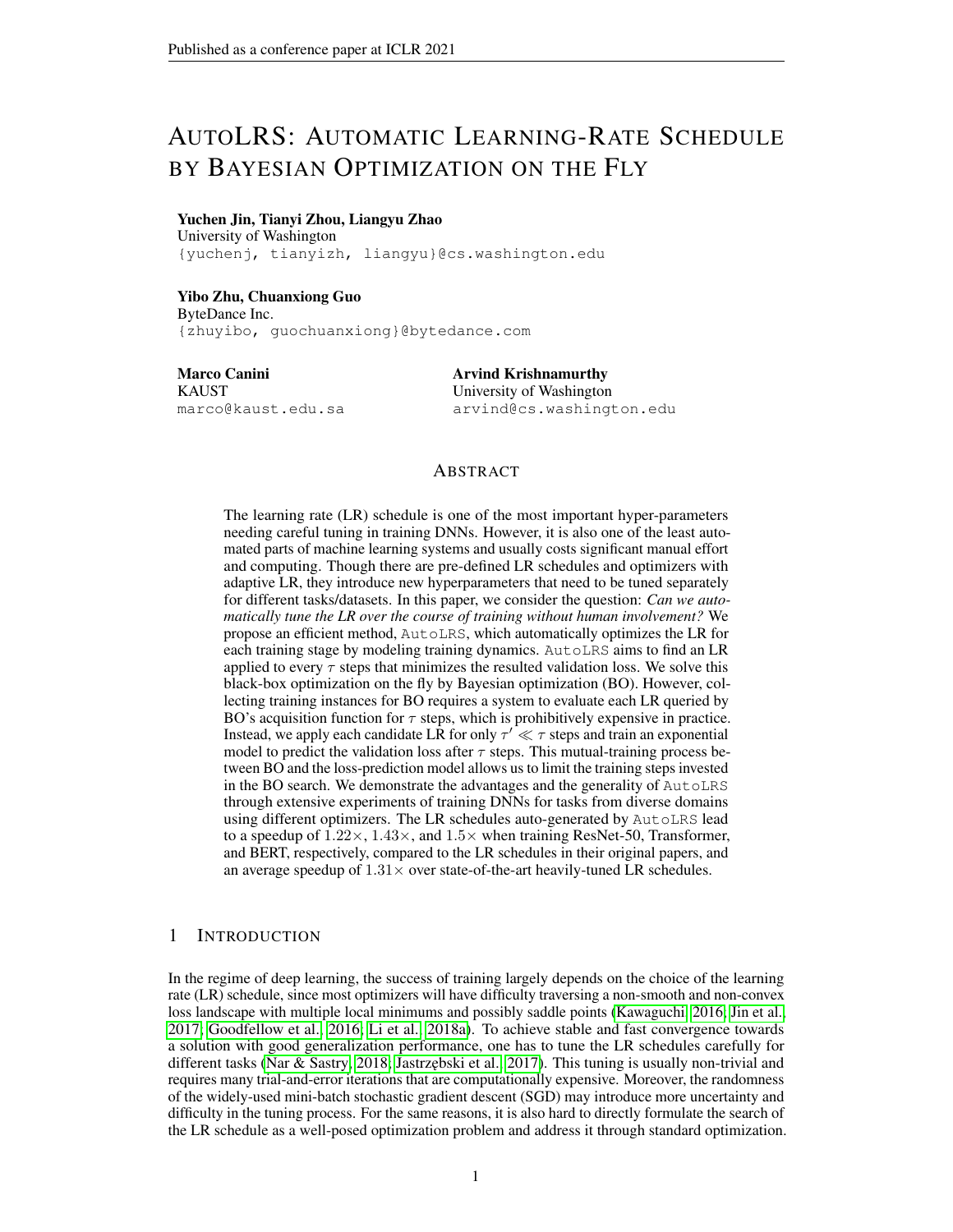The broadly-adopted strategy is to either pick one from a family of pre-defined LR schedules or apply an optimizer that has a built-in mechanism changing the LR adaptively. However, we have a limited number of choices for pre-defined LR schedules, most of which are simple functions such as exponent or cosine and thus cannot perfectly align with the non-smooth loss landscape. The latter set of adaptive optimizers, e.g., Adam [\(Kingma & Ba, 2015\)](#page-10-4) and Adadelta [\(Zeiler, 2012\)](#page-12-0), are extended from convex optimization and rely on strong assumptions to make the convergence properties hold. Moreover, the methods in both categories introduce new hyper-parameters that have to be tuned separately for different tasks or datasets, requiring significant human involvement.

In this paper, we study the question: *can we automatically tune the LR over the course of training without human involvement?* At the beginning of every  $\tau$  steps (i.e., a "stage" in our method), we seek to identify an LR that optimizes the validation loss (i.e., an empirical estimate of the generalization error) at the end of the stage. To do so, we employ Bayesian optimization (BO) that treats the validation loss as a black-box function of LR. BO simultaneously updates a posterior estimation of the black-box function and searches for the best LR with respect to the posterior. This approach is, however, computationally expensive since estimating the posterior needs many (input, output) instances of the function, and acquiring each instance costs  $\tau$  steps of training. We, therefore, develop a simple yet efficient approximation: for every LR that BO decides to evaluate, we train the model by using the LR for only  $\tau' \ll \tau$  steps and use the validation loss over the  $\tau'$  steps to train a time-series forecasting model that provides a prediction of the validation loss after  $\tau$  steps. As we will show later, an exponential model suffices to produce accurate predictions when using a small  $\tau' = \tau/10$ . Then, AutoLRS can allow BO to explore ten different LRs in each stage and still bound the total running time to approximately twice the training cost associated with the generated schedule, i.e., the time spent to find the stage-specific LRs is roughly equal to the time spent training the model with the identified LRs.

AutoLRS does not depend on a pre-defined LR schedule, dataset, or a specified task and is compatible with almost all optimizers. Hence, it can be generally deployed across a broad range of ML tasks without much human involvement or expensive tuning over choices of LR schedules and their hyperparameters. Moreover, since it directly minimizes the validation loss, it does not only accelerate the convergence but also improves the generalization compared to just minimizing the training loss. Furthermore, AutoLRS only needs to update two extremely light-weight models, i.e., the BO posterior and the exponential forecasting model, and it is efficient in exploring the loss landscape. Hence, it does not result in notable extra costs in either memory or computation. Note that AutoLRS searches for better LRs based on the training dynamics, which can be seen as a form of selfsupervision. The interaction between BO and the forecasting model is an example of mutual learning, where one produces training data for the other.

In experiments, we apply AutoLRS to train three representative DNNs widely used in practice, i.e., ResNet-50 [\(He et al., 2016a\)](#page-10-5) on ImageNet classification [\(Russakovsky et al., 2015\)](#page-11-1); Transformer [\(Vaswani et al., 2017\)](#page-11-2) and BERT [\(Devlin et al., 2019\)](#page-9-1) for NLP tasks. Though they have been extensively studied and have hand-tuned LR schedules, the LR schedules computed by AutoLRS are faster than the original, hand-tuned, LR schedules by  $1.22\times$ ,  $1.43\times$ , and  $1.5\times$  for training ResNet-50, Transformer, and BERT, respectively, in terms of the training steps used to update the DNN (i.e., excluding the costs of the LR/hyperparameter search). It meanwhile achieves test-set performance better or on par with state-of-the-art results. We also carefully hand-tuned two state-of-the-art learning rate schedules, CLR [\(Smith, 2017\)](#page-11-3) and SGDR [\(Loshchilov & Hutter, 2017\)](#page-10-6), and conducted more than ten experiments with different CLR/SGDR hyperparameters on each model. AutoLRS still has an average speedup of  $1.29 \times$  and  $1.34 \times$  across the three models, in terms of training steps, compared to the best CLR and SGDR LR schedules, respectively. The AutoLRS implementation is available at <https://github.com/YuchenJin/autolrs>.

# <span id="page-1-0"></span>2 RELATED WORK

Learning rate scheduling: In contrast to traditional LR schedules with a monotone decreasing sequence of LRs and multi-step LR schedule, a recent class of LR schedules propose to apply multiple cycles of LR decay. Cyclical Learning Rate (CLR) changes LR from a maximal LR  $(\eta_{\text{max}})$  to a minimal LR  $(\eta_{\text{min}})$  at a pre-defined frequency and achieves faster convergence for some DNNs [\(Smith, 2017\)](#page-11-3). The approach requires a "*LR range test*" to estimate the minimal and maximal LR. The *LR range test* trains the model with a linearly-increasing LR between a low LR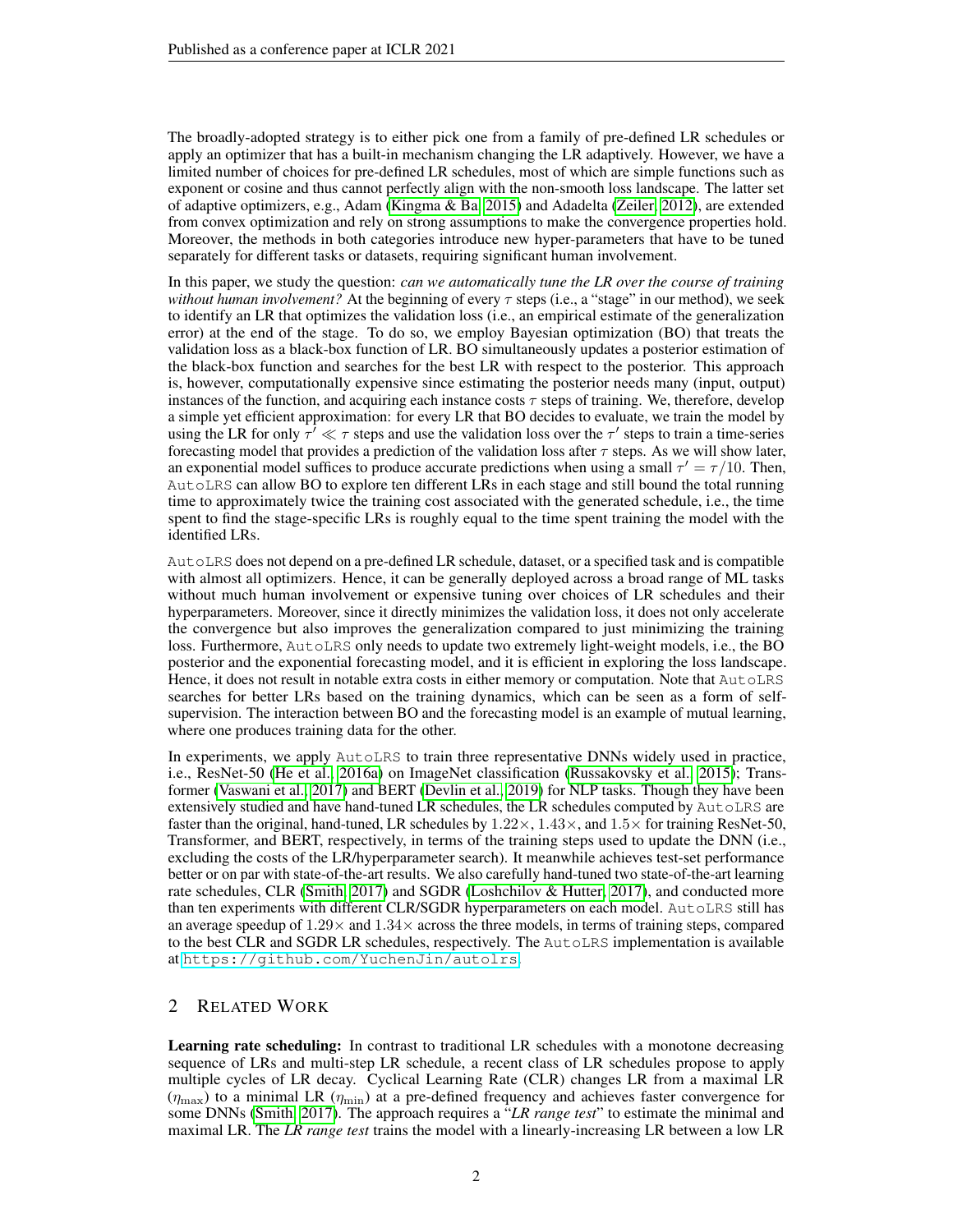and a high LR, and finds the LR range ( $[\eta_{\min}, \eta_{\max}]$ ) over which the training loss decreases. The authors proposed three variants of CLR: *triangular2* that halves the maximum LR bound after each cycle; *exp\_range* that exponentially reduces the maximum LR bound after each cycle; and *1cycle* containing only one triangular cycle [\(Smith, 2018\)](#page-11-4). Similar to CLR, Stochastic Gradient Descent with Warm Restarts (SGDR) restarts the LR and then applies cosine annealing/decay at a pre-defined frequency [\(Loshchilov & Hutter, 2017\)](#page-10-6). Neither CLR or SGDR is automatic, because they are quite sensitive to their hyperparameters, which require careful hand-tuning. CLR and SGDR may even cause undesirable divergence in loss during training with suboptimal hyperparameters (see [§5\)](#page-5-0).

Learning rate adaptation with hypergradient descent: Aiming for the same goal of automatically tuning the LR, the hypergradient based technique [\(Almeida et al., 1998;](#page-9-2) [Franceschi et al., 2017;](#page-9-3) [Baydin et al., 2018;](#page-9-4) [Donini et al., 2020\)](#page-9-5) optimizes the LR schedule by applying gradient descent of the objective function w.r.t. the LR during training. In addition to the initial value of the regular LR, it introduces an additional hypergradient LR whose initial value is another hyperparameter to be specified. We experimentally show that this technique is subject to overfitting, it is quite sensitive to its two hyperparameters, and it is unable to match the state-of-the-art test-set performance on the models we test ( $§A.5.1$ ). We also compare its performance against AutoLRS ( $§A.5.2$ ).

DNN hyperparameter optimization: Automatic hyperparameter searching for DNNs has been broadly studied in recent years. When applied to learning rates, they can determine an optimized value for LR that is kept constant (or constrained to be a pre-defined shape) through the entire training process, as opposed to determining an LR schedule. They can be primarily categorized into Bayesian optimization based approaches [\(Hutter et al., 2011;](#page-10-7) [Snoek et al., 2012;](#page-11-5) [Bergstra et al., 2013\)](#page-9-6), bandit-based solutions [\(Li et al., 2017;](#page-10-8) [2018b\)](#page-10-9), hybrid approaches that combine bandit-based and Bayesian optimization based approaches [\(Falkner et al., 2018;](#page-9-7) [Zela et al., 2018\)](#page-12-1), and population-based methods [\(Jaderberg et al., 2017;](#page-10-10) [Parker-Holder et al., 2020\)](#page-11-6). It might be possible to extend these techniques to determine a LR schedule with an optimized LR for each training stage, but it is not sample-efficient and time-efficient to do so since the LR schedule would correspond to hundreds or thousands of hyperparameters.

Optimization methods with adaptive LR: These optimizers can adaptively adjust LR for each training step by maintaining an estimate of a better learning rate separately for each parameter in the DNN. Adagrad [\(Duchi et al., 2011\)](#page-9-8) applies lower LRs to parameters with larger accumulated gradients and higher learning rates to the ones with smaller accumulated gradients. RMSprop (Tieleman  $\&$ [Hinton, 2012\)](#page-11-7), AdaDelta [\(Zeiler, 2012\)](#page-12-0), and Adam [\(Kingma & Ba, 2015\)](#page-10-4) were later proposed to address the issue in Adagrad that the model stops learning due to the continual decay of LR. These optimizers with adaptive LR are orthogonal to our automatic LR scheduler, and they still require a global learning rate schedule, which can be obtained from our AutoLRS. In particular, their default hyperparameters do not always work well and need careful tuning, e.g., Adam's default LR 0.001 performs poorly in training BERT and Transformer, and a better-tuned LR schedule can significantly reduce the training time ([§5\)](#page-7-0). Recent optimization methods [\(Schaul et al., 2013;](#page-11-8) [Mahsereci & Hennig,](#page-11-9) [2015\)](#page-11-9) proposed to remove the need for LR tuning in SGD altogether, but they are not widely used potentially due to their limited applicability and sub-optimal performance [\(Baydin et al., 2018\)](#page-9-4).

# 3 PROBLEM FORMULATION

Training of DNNs can be written in a general form of minimizing a loss function  $L(x; \theta)$  over training samples  $x \in D_{train}$ , where  $\theta$  represents the model weights being optimized. The minimization is conducted by applying an optimizer that updates  $\theta$  iteratively. For example, at each step t, mini-batch SGD updates  $\theta$  using the gradient computed on a mini-batch of samples  $B_{train} \subseteq D_{train}$ :

<span id="page-2-0"></span>
$$
\theta_{t+1} = \theta_t - \frac{\eta_t}{|B_{train}|} \sum_{x \in B_{train}} \nabla_{\theta} L(x; \theta_t), \tag{1}
$$

where  $\eta_t$  is the learning rate (LR) at step t and  $\nabla_{\theta}L(x; \theta_t)$  denotes the gradient of the loss  $L(x; \theta)$ w.r.t.  $\theta_t$  at step t. Given  $B_{train}$  and  $\theta_t$ ,  $\theta_{t+1}$  can be represented as a function of LR  $\eta_t$ , i.e.,  $\theta_{t+1}(\eta_t)$ .

Our ultimate goal is to search for an optimal schedule of LR, i.e., a sequence of LRs  $\eta_{1:T} \triangleq$  $(\eta_1, \eta_2, \dots, \eta_T)$  applied to the total T training steps, such that the generalization error can be minimized. Ideally, we need to optimize the entire sequence of LRs. This, however, is intractable in practice given the large number of possible LR schedules and since evaluating each one of those possible LR schedules requires a full training of T steps. Hence, we break down the LR schedule optimization into a dynamic optimization of a constant LR for every  $\tau$  steps, which we refer to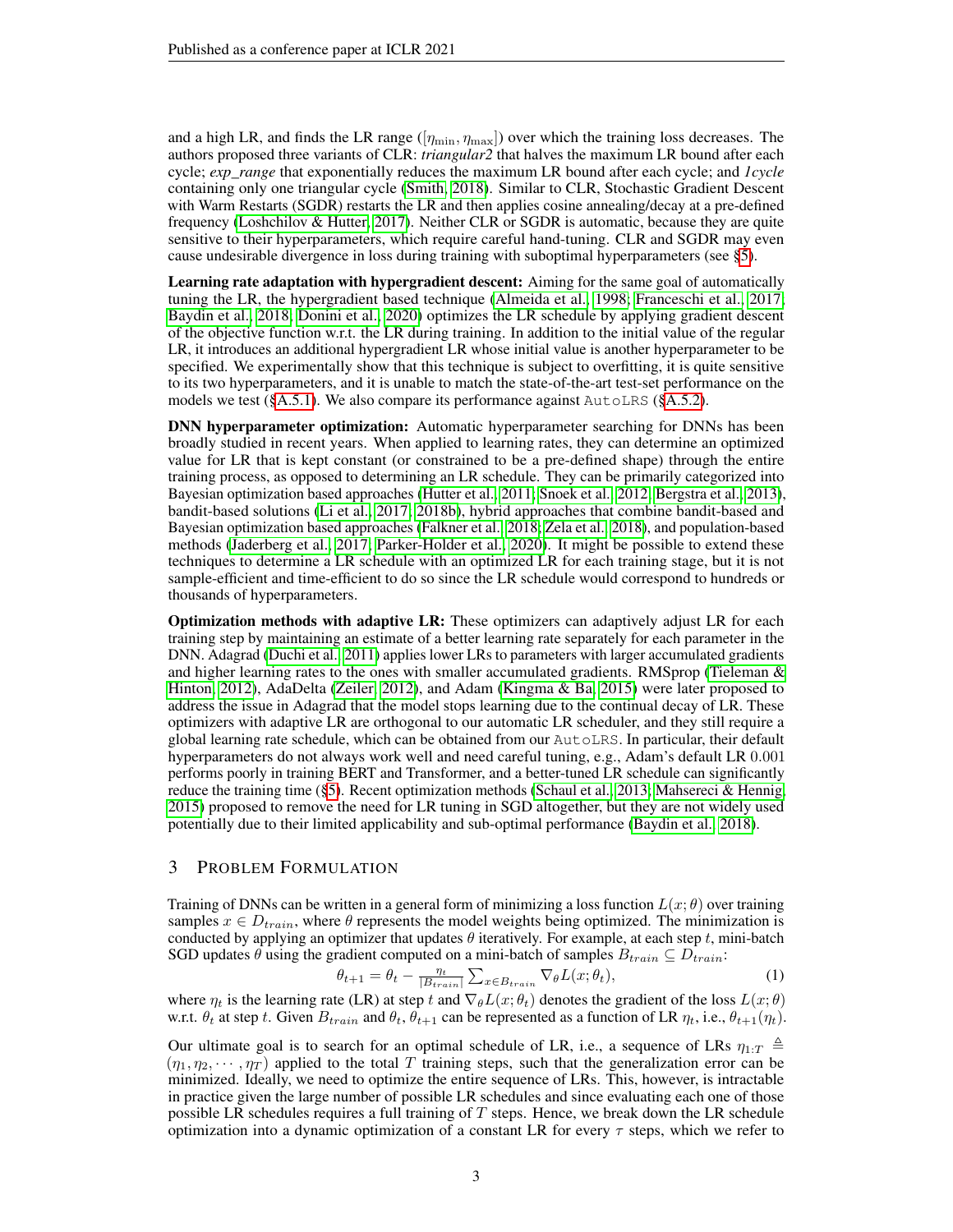as a "*training stage*". Since most tasks prefer a relatively small LR due to the non-smoothness of DNNs' loss landscapes, when  $\tau$  is also small, the LR-resulted change on the validation loss might be too small and overwhelmed by the randomness of mini-batch SGD. Hence, in this case, we need to increase  $\tau$ , so the effect of LR  $\eta$  on the validation loss can be accumulated for more steps to overcome noise. A large  $\tau$  also reduces the frequency of applying LR search and saves computation. On the other hand, setting  $\tau$  to be too large might lose some optimality of the induced LR schedule. Therefore, we need to trade-off the above two issues to find an appropriate  $\tau$ . In our final algorithm, we propose a curriculum for  $\tau$ , i.e., we start from a small  $\tau$ , in line with the greater volatility during early stages, and gradually increase  $\tau$  as training proceeds (as described in [§4.4\)](#page-5-1). Since we mainly focus on LR search within a stage, for simplicity, we will use  $\tau$  instead of  $\tau_t$  for the exposition below.

We study a greedy approach and split the whole training process into multiple *stages* of  $\tau$  steps each. We choose an LR at the beginning of each *stage* and apply τ steps of optimization using this LR, i.e., at step- $t = 0, \tau, 2\tau, \dots, T - \tau$ , we aim to find the LR  $\eta_{t:t+\tau}$  that minimizes the validation loss on  $D_{val}$  (i.e., an estimate of the generalization error) after step-(t +  $\tau$ ). This can be formulated as:

<span id="page-3-0"></span>
$$
\min_{\eta} \sum_{x \in D_{val}} L(x; \theta_{t+\tau}(\eta)), \quad t = 0, \tau, 2\tau, \cdots, T - \tau. \tag{2}
$$

We try to sequentially solve  $|T/\tau|$  sub-problems of the above form. However, we cannot apply standard optimization to solve each sub-problem in practice because:  $(i)$  it is a high-order optimization of  $\eta$  since we need to unroll  $\theta_{t+\tau}$  in Eq. [\(2\)](#page-3-0) backward for  $\tau$  steps using Eq. [\(1\)](#page-2-0), which requires prohibitive memory and is unstable for DNNs; (ii) one step of optimizing  $\eta$  needs to apply  $\tau$  steps of optimization on  $\theta$ , which is costly and weakens the advantage of searching LR for better efficiency. To avoid these issues, we treat the objective function in Eq. [\(2\)](#page-3-0) for  $t : t + \tau$  as a black-box function  $f_t(\eta)$  and study how to optimize it based on the observed training dynamics through Bayesian optimization (BO).

# 4 AUTOMATIC LEARNING RATE SCHEDULE SEARCH

We first elaborate on the details of our BO algorithm  $(\S 4.1)$  $(\S 4.1)$  $(\S 4.1)$  that identifies the LR for each stage<sup>1</sup>. However, collecting even one data point  $(\eta, f(\eta))$  for BO requires us to train the model for  $\tau$  steps, which is costly and impractical since the LR computed by the entire BO process is used for only  $\tau$ steps. To reduce the cost of generating instances of  $(\eta, f(\eta))$ , in [§4.2](#page-4-0) and [§A.3,](#page-15-0) we propose to train a light-weight time-series forecasting model to predict  $f(\eta)$  based on the validation loss observed during the first  $\tau'$  ( $\tau' \ll \tau$ ) steps of applying LR  $\eta$ . We find that a simple exponential model suffices to produce accurate predictions. Our LR search then reduces to a multi-training process between BO and the forecasting model, where one produces training instances for the other. The resulting algorithm can automatically find an LR schedule without introducing significant extra computation.

### <span id="page-3-1"></span>4.1 BAYESIAN OPTIMIZATION

BO [\(Shahriari et al., 2016\)](#page-11-10) is one of the state-of-the-art techniques for black-box optimization. It applies exploration and exploitation to the objective by sequentially and actively querying the function values of some input instances. Specifically, BO uses Gaussian process as a *surrogate model* (prior) to fit the black-box objective function  $f(\eta)$ . It sequentially updates a posterior of  $f(\eta)$  by using its likelihood on newly evaluated  $(\eta'_i, y_i = f(\eta'_i) + \epsilon)$  pairs<sup>[2](#page-3-3)</sup>, where  $y_i$  is a noisy observation of  $f(\eta'_i)$ and is the validation loss after  $\tau$  steps. Then, it finds the next  $\eta'_{i+1}$  to evaluate based on an acquisition function  $u_i(\eta)$  defined by the posterior mean  $\mu_i(\eta)$  and standard deviation  $\sigma_i(\eta)$ .  $u_i(\eta)$  performs a trade-off between exploration (i.e., large  $\sigma_i(\eta)$ ) and exploitation (i.e., small  $\mu_i(\eta)$ ). In AutoLRS, we use Lower Confidence Bound (LCB) [\(Cox & John, 1992;](#page-9-9) [Auer, 2002\)](#page-9-10) as  $u_i(\eta)$ . Given  $\eta'_{1:i}$  and their corresponding validation loss  $y_{1:i}$ , we determine the next LR  $\eta_{i+1}$  by minimizing LCB, i.e.,

<span id="page-3-4"></span>
$$
\eta'_{i+1} = \arg\min_{\eta} u_i(\eta), \ \ u_i(\eta) \triangleq \mu_i(\eta) - \kappa \sigma_i(\eta), \tag{3}
$$

where  $\mu_i(\eta)$  and  $\sigma_i(\eta)$  are defined in Eq. [\(7\)](#page-13-0) in [§A.1,](#page-13-1)  $\kappa$  is a positive hyper-parameter to balance exploration and exploitation. In experiments,  $\kappa = 1000$  works consistently well. BO repeats the above process until it achieves a precise posterior distribution of  $f(\eta)$ . See [§A.1](#page-13-1) for more details.

<span id="page-3-2"></span><sup>&</sup>lt;sup>1</sup>Since this section mainly focuses to solve a sub-problem of Eq. [\(2\)](#page-3-0) within one stage  $t : t + \tau$ , we temporarily remove the subscript t from  $f_t(\eta)$  and other variables/functions that do not change within a stage for simplicity.

<span id="page-3-3"></span><sup>&</sup>lt;sup>2</sup>Here  $i = 1, \dots, k$  for k steps in BO: it indexes the exploration step of BO within a training stage and differs from subscript t indexing the training steps. We use superscript  $'$  on  $\eta'$  to mark the LRs explored by BO.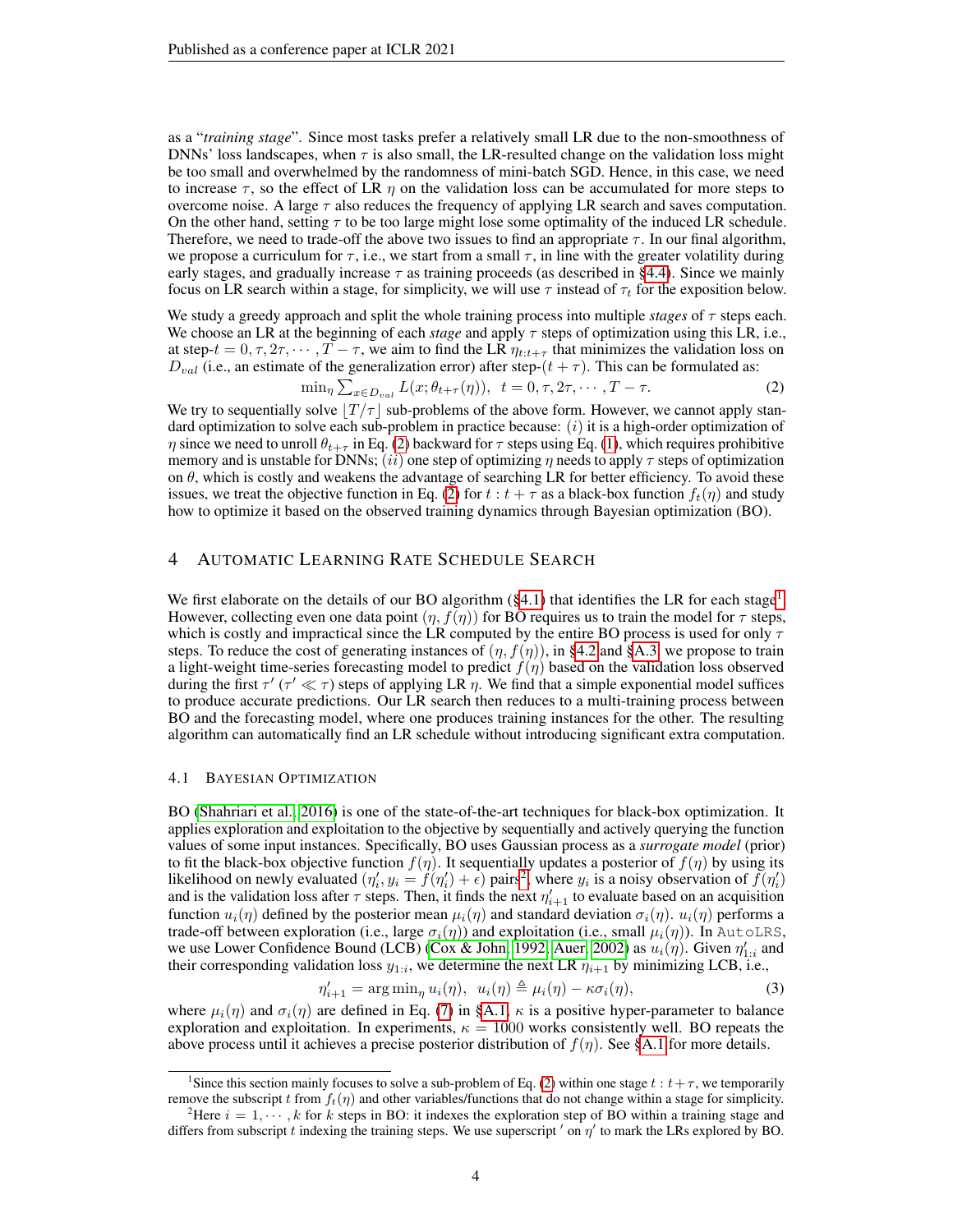| Algorithm 1: AutoLRS                                                                                                                    |  |
|-----------------------------------------------------------------------------------------------------------------------------------------|--|
| <b>Input</b> : (1) Number of steps in each training stage, $\tau$                                                                       |  |
| (2) Learning-rate search interval $(\eta_{\min}, \eta_{\max})$                                                                          |  |
| (3) Number of LRs to evaluate by BO in each training stage, k                                                                           |  |
| (4) Number of training steps to evaluate each LR in BO, $\tau'$                                                                         |  |
| (5) Trade-off weight in the acquisition function of BO, $\kappa$                                                                        |  |
| 1 while not converge do                                                                                                                 |  |
| initialize a GP prior: $\mu_0(\eta) = 0$ , $\sigma_0^2(\eta) = K(\eta, \eta)$ defined in Eq. (4) in §A.1;<br>2                          |  |
| $c \leftarrow$ checkpoint of model parameters and optimizer states;<br>3                                                                |  |
| for $i \leftarrow 1$ to k do<br>/* mutual-training loop between BO and loss forecasting model */<br>4                                   |  |
| choose the next LR to explore: $\eta'_i = \arg \min_n \mu_{i-1}(\eta) - \kappa \sigma_{i-1}(\eta);$<br>5                                |  |
| $y_{1:\tau'} \leftarrow$ train the DNN with LR $\eta'_i$ for $\tau'$ steps and record the corresponding validation loss series;<br>6    |  |
| $y_n \leftarrow$ train an exponential forecasting model on $y_{1,\tau'}$ and predict the validation loss after $\tau$ steps;<br>7       |  |
| update the GP posterior by $(\eta'_i, y_i)$ and update new $\mu_i(\eta)$ and $\sigma_i(\eta)$ using Eq. (7) in §A.1;<br>8               |  |
| restore the checkpoint c of model parameters and optimizer states;<br>9                                                                 |  |
| end<br>10                                                                                                                               |  |
| $\eta^* \leftarrow$ the LR with the minimal predicted validation loss $\mu_k(\eta)$ among the k explored LRs $\eta'_{1:k}$ above;<br>11 |  |
| train the DNN using LR $\eta^*$ for $\tau$ steps; $\eta^*$ training model using BO-searched best learning rate $*/$<br>12               |  |
| 13 end                                                                                                                                  |  |
|                                                                                                                                         |  |

### <span id="page-4-1"></span><span id="page-4-0"></span>4.2 TIME-SERIES FORECASTING MODEL OF LOSS

Typically, BO would requires  $\tau$  training steps to measure the validation loss associated with every LR  $\eta$  that it considers during a stage. This is computationally expensive. We now introduce a simple yet effective approach that substantially reduces the number of training steps required to evaluate each LR candidate: for each LR  $\eta$  that is evaluated, we only apply it for  $\tau' \ll \tau$  steps and use the validation loss observed in the  $\tau'$  steps to train a short-term time-series forecasting model. We then use the resulting forecasting model to predict the validation loss after  $\tau$  steps.

In numerous experiments, we observed that when a DNN is trained with a *reasonable* LR, the validation loss typically decreases exponentially and converges to a small value. We show examples of practical loss time series and their exponential-model fitting results in Figure [3.](#page-14-0) Moreover, recent deep learning theory [\(Allen-Zhu et al., 2019b\)](#page-9-11) also proves the linear convergence of training DNNs. In addition, a simple model to fit the observed loss time-series can filter the noise and avoid possible overfitting. Hence, we propose to train an exponential model in the form of  $L(t) = a \exp(bt) + c$ with parameters a, c and  $b < 0$  and for  $t = 1, \ldots, \tau$ , as the forecasting model for the time series of the validation loss in a training stage of  $\tau$  steps with a given LR  $\eta$ . [§A.2](#page-14-1) describes how we estimate a, b, and c based on the validation loss observed in the first  $\tau'$  steps, and [§A.3](#page-15-0) describes how we filter out noise and outliers.

### 4.3 MUTUAL TRAINING BETWEEN BO AND EXPONENTIAL PREDICTION

We present the complete procedure of AutoLRS in Algorithm [1.](#page-4-1) It sequentially optimizes LR for every training stage during the training of a DNN model, solely based on the observed training dynamics, and it can be seen as a form of self-supervision. For each training stage, it searches for the LR that leads to the largest improvement in the validation loss via an efficient black-box function optimization conducted by a mutual training loop between Bayesian optimization and a short-term forecasting model for each loss series. It then applies the best LR among the explored ones for  $\tau$ steps and repeats the above process until convergence.

In line 5, the algorithm solves a constrained optimization problem over  $\eta$ , in the range of  $[\eta_{min}, \eta_{max}]$ . In practice, we prefer a large learning-rate search interval  $(\eta_{\min}, \eta_{\max})$ , across orders of magnitude, but also need fine-grained optimization over small LRs. Hence, we operate on  $\eta$  in its log-scale space, i.e., we replace  $\eta$  by  $\log \eta$  in Algorithm [1,](#page-4-1) except in lines 6 and 12 when we use the original LR (rather than  $\log \eta$ ) to train the DNN.

At the end of each iteration in the mutual training loop (line 9), we restore the checkpoint  $c$  of model parameters and optimizer states to the one saved at the beginning of the training stage<sup>[3](#page-4-2)</sup>. By doing so,

<span id="page-4-2"></span><sup>&</sup>lt;sup>3</sup>We save the checkpoint in the CPU memory, so AutoLRS does not have GPU memory overhead.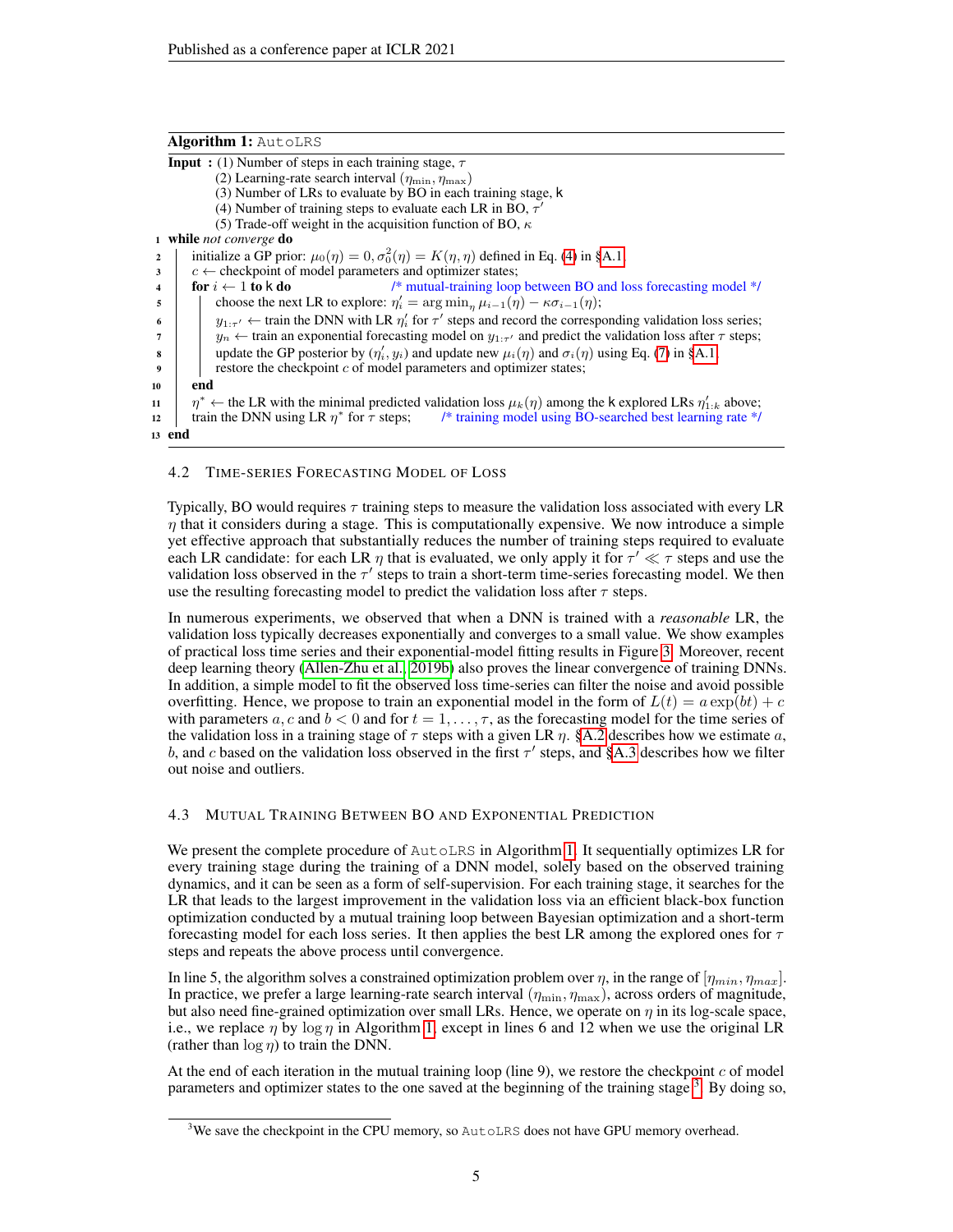we guarantee that the k different LRs all start from the same model and their losses can be compared. [§A.4](#page-15-1) illustrates how BO learns the underlying function in practice for early and late stages of training.

Hyperparameters: AutoLRS substantially reduces the amount of hyperparameters that need to be hand-tuned in existing LR schedules or policies. However, as shown in Algorithm [1,](#page-4-1) we still have hyperparameters in AutoLRS. First, we need to set a search interval  $(\eta_{\min}, \eta_{\max})$  for LR. However, this interval can be reasonably wide by using an *LR range test* [\(Loshchilov & Hutter, 2017\)](#page-10-6) as we will show in [§5.](#page-5-0) Secondly, our default settings of  $k, \tau', \tau$ , and  $\kappa$  work well for a diverse set of DNN models from different domains and tasks, though it is possible to achieve further improvements by fine-tuning them.

### <span id="page-5-1"></span>4.4 PRACTICAL IMPROVEMENTS

We found the following modifications can further improve the performance of AutoLRS in practice.

**Gradually increase**  $\tau$  over the course of training: Often, in DNN training, the loss and the model parameters experience rapid changes only during the first few epochs before they enter a phase of stable improvement. Our approach can adapt to this phenomenon. For the early stages, when the loss is less predictable for the time-series forecasting model, we use a small  $\tau$  (and  $\tau'$ ). As training proceeds and the model becomes stable, we gradually increase  $\tau$  (and  $\tau'$ ) and adjust the LR more lazily. This curriculum of increasing  $\tau$  places more exploration in earlier stages and more exploitation in later stages. In practice, we start with  $\tau = 1000$  and  $\tau' = 100$ , and double them after every stage until it reaches  $\tau_{\max}$ .  $\tau_{\max}$  is a hyperparameter that limits the maximum number of steps in a stage. We will discuss more of  $\tau_{\text{max}}$  in [§5.](#page-5-0) This gradual increase of  $\tau$  can provide stability to the LR schedule search. Similar strategies have been widely used in previous pre-defined LR schedules, e.g., the multi-stage schedule with increasing epochs within each stage, and some recent cyclical LR schedules [\(Loshchilov & Hutter, 2017\)](#page-10-6).

Minimizing training loss in early stages: Computing the validation loss series for a candidate  $\eta'$ requires considerable computation if we were to use the entire validation dataset at each step of mutual training. Recall, however, that the primary purpose of minimizing the validation loss instead of the training loss is to avoid overfitting on the training set when the training loss notoriously deviates from the generalization error. However, a variety of empirical evidence and recent theory [\(Allen-Zhu](#page-9-12) [et al., 2019a\)](#page-9-12) show that overfitting is unlikely while training over-parameterized DNNs due to the inductive bias of random initialization and SGD, especially during the early phase of training. Hence, in practice, for the first several training stages, we can safely approximate the validation loss in our method by the corresponding training loss, which is a by-product of forward propagation and free to obtain. In later stages (i.e., once  $\tau$  reaches  $\tau_{\text{max}}$ ), since the model is stable and the loss changes smoothly, we can evaluate the validation loss on a small subset of the validation set without compromising robustness. In our experiments, this set is composed of merely 10 mini-batches, and we evaluate the validation loss on them every 50 training steps (as opposed to every step). Therefore, the evaluation of validation loss in our approach does not introduce notable extra computations<sup>[4](#page-5-2)</sup>.

# <span id="page-5-0"></span>5 EXPERIMENTS

We now evaluate AutoLRS by applying it to three widely-used and representative DNNs: ResNet-50, Transformer, and BERT. Here are some highlights:

- The LR schedules computed by AutoLRS are  $1.22 \times$ ,  $1.43 \times$ , and  $1.5 \times$  faster, in terms of training steps, than the original, hand-tuned LR schedules for ResNet-50, Transformer, and BERT, respectively. Meanwhile, it improves or matches the test-set performance.
- For each model, we carefully hand-tuned CLR and SGDR using more than ten experiments with different CLR/SGDR hyperparameters. Across the three models, the LR schedules computed by AutoLRS achieve an average speedup of  $1.29\times$  and  $1.34\times$ , in terms of training steps, over the best tuned LR schedules under CLR and SGDR, respectively. While CLR and SGDR had to be run

<span id="page-5-2"></span><sup>4</sup>The per-candidate-LR total cost of evaluating validation loss during the BO search in a later stage is  $10 \cdot \Delta \cdot [\tau'/50]$ , where  $\Delta$  is the time for computing the validation loss on one mini-batch. Since the cost of back propagation is roughly twice as that of forward propagation [\(Wen et al., 2018\)](#page-11-11), the total cost of evaluating validation loss is approximately 1/15 of the training time spent on BO search.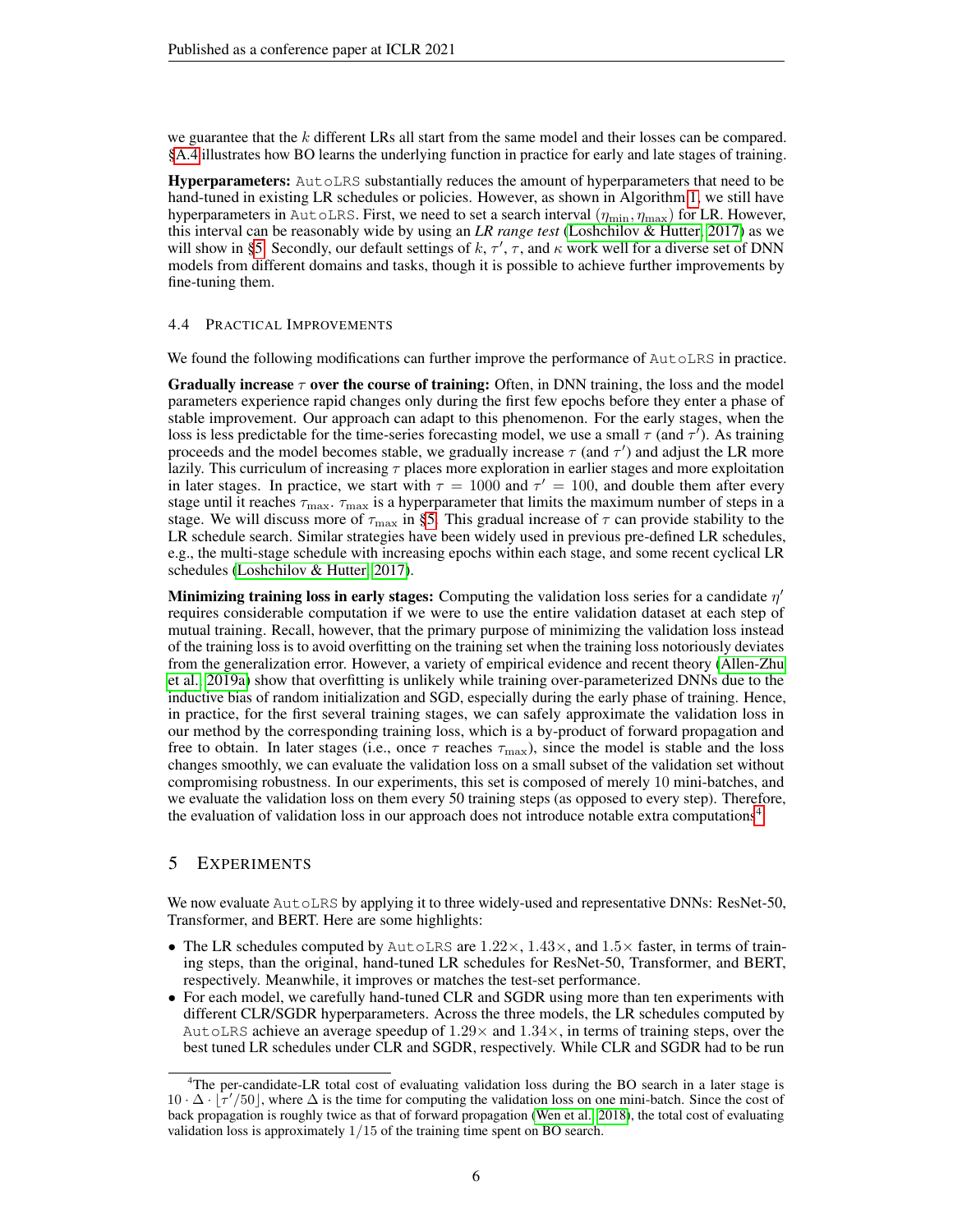for at least 10 trials to find a good LR schedule, AutoLRS only costs slightly over  $2\times$  the training time associated with the computed LR schedule even after accounting for the BO search cost.

- AutoLRS is robust to the change of hyperparameters and consistently finds better LR schedules than other baselines. In contrast, CLR and SGDR are sensitive to the choices of hyperparameters.
- We perform ablation studies in [§A.5.4](#page-18-0) to demonstrate that both BO and the exponential forecasting model are essential for AutoLRS to find good LR schedules.
- Hypergradient descent is subject to overfitting, and it is unable to match the state-of-the-art test-set performance using all the guideline values of its two hyperparameters on VGG-16 [\(Simonyan](#page-11-12) [& Zisserman, 2015\)](#page-11-12) and ResNet-50 ([§A.5.1\)](#page-16-0). In contrast, AutoLRS can consistently improve or match the state-of-the-art test-set performance with different  $\tau_{\text{max}}$  values using fewer training steps than the hand-tuned LR schedules ([§A.5.2\)](#page-17-0).
- Using Hyperband [\(Li et al., 2017\)](#page-10-8) for LR schedule search incurs a high computational overhead. Moreover, it cannot find an LR schedule that matches the state-of-the-art accuracy ([§A.5.3\)](#page-17-1).

Baseline Setup: ML practitioners typically need to hand-tune the LR schedules carefully for a long time to achieve satisfying performance, so the LR schedule adopted in each model's original paper is a presumably tough-to-beat baseline to compare with. For CLR and SGDR, we hand-tune their hyperparameters separately for each DNN. Hyperparameters in CLR include the high/low LR for the *LR range test* to sweep, the number of steps to perform the test, the number of steps in each triangular cycle, and the choice of variants (*triangular2*, *exp\_range*, *1cycle*) introduced in [§2.](#page-1-0) Hyperparameters in SGDR include the number of steps/epochs in each cycle and the initial LR at the beginning of each cycle. We carefully tuned these hyperparameters separately for each DNN and chose the LR schedule producing the *best* validation-set performance among  $\geq$  10 trials of different hyperparameters.

**Hyperparameters in AutoLRS:** In our default setting, we set  $k = 10$  and  $\tau' = \tau/10$  so that the training steps spent on BO equals the training steps spent on updating the DNN model. We start from  $\tau = 1000$  and  $\tau' = 100$  and double  $\tau$  and  $\tau'$  after each *stage* until  $\tau$  reaches  $\tau_{\text{max}}$ . We use  $\tau_{\text{max}} = 8000$  for ResNet-50 and Transformer,  $\tau_{\text{max}} = 32000$  for BERT. We also tried  $\tau_{\text{max}} = 8000$ , 16000, and 32000 for each DNN and found that the resulting LR schedules are not very sensitive to  $\tau_{\text{max}}$ . (An analysis of the sensitivity to  $\tau_{\text{max}}$  is in [§A.5.2.](#page-17-0)) The LR search interval  $(\eta_{\text{min}}, \eta_{\text{max}})$ for ResNet-50, Transformer, and BERT are  $(10^{-3}, 1)$ ,  $(10^{-4}, 10^{-2})$ , and  $(10^{-6}, 10^{-3})$ , respectively. These are easily found by an *LR range test* [\(Loshchilov & Hutter, 2017\)](#page-10-6).

ResNet-50: ResNet [\(He et al., 2016a;](#page-10-5)[b\)](#page-10-11) is one of the most popular DNNs in computer vision tasks. We train ResNet-50 on ImageNet [\(Russakovsky et al., 2015\)](#page-11-1) using SGD with momentum on 32 NVIDIA Tesla V100 GPUs with data parallelism and a mini-batch size of 1024. The LR schedule in the original paper adopts a *warmup* phase of 5 epochs at the beginning and performs a 3-step decay as in [\(Goyal et al., 2017\)](#page-10-12). Figure [1a](#page-7-0) presents different LR schedules for training ResNet-50 on ImageNet. We report how their top-1 accuracy on the validation set<sup>[5](#page-6-0)</sup> changes during training in Figure [1b.](#page-7-0) AutoLRS achieves a speedup of  $1.19\times$  and  $1.22\times$  over SGDR and the original LR schedule respectively but is slightly (i.e., 5.4%) slower than CLR. Note that the best CLR result is achieved after 10 trials of heavy hand-tuning to hyperparameters. (In fact, 7 out of 10 CLR trials failed to achieve the best possible test-set accuracy, and the second best and the third best trials are 5.4% and 7.9% slower than AutoLRS). AutoLRS achieves competitive speed even though it invests a significantly lower search cost that is comparable to the overall model update time associated with the identified LR schedule.

Transformer: Transformer [\(Vaswani et al., 2017\)](#page-11-2) is a neural machine translation (NMT) model that is built upon a multi-head self-attention mechanism to capture the contextual dependencies and achieves promising translation performance. We train Transformer<sup>[6](#page-6-1)</sup> on a standard benchmark, i.e., WMT 2014 English-German dataset, using 8 NVIDIA Tesla V100 GPUs. Following [\(Vaswani et al.,](#page-11-2) [2017\)](#page-11-2), we use Adam [\(Kingma & Ba, 2015\)](#page-10-4) with  $\beta_1 = 0.9$ ,  $\beta_2 = 0.98$ , and  $\epsilon = 10^{-9}$ . The LR schedule in the original paper starts from a linear warmup of 4,000 steps from 0 to  $7e^{-4}$ , followed by 96,000 steps of decaying the LR proportionally to  $1/\sqrt{t}$  for step-t. In AutoLRS, we also use the same linear warmup. The current AutoLRS does not search LR for warmup steps since warmup

<span id="page-6-0"></span><sup>5</sup>All the top-1 accuracy on ImageNet/CIFAR-10/CIFAR-100 we report in the paper is evaluated on all the validation/test data excluding every sample used during training. We report top-1 validation accuracy on ImageNet and top-1 test accuracy on CIFAR-10/CIFAR-100 becasue Imagenet does not disclose the labels of its test set, and CIFAR-10/CIFAR-100 datasets only have the test sets (10,000 test images).

<span id="page-6-1"></span><sup>6</sup>We used the code at https://github.com/tensorflow/models/tree/fd3314e/official/transformer, which achieves 27.3 BLEU (uncased) using the original LR schedule.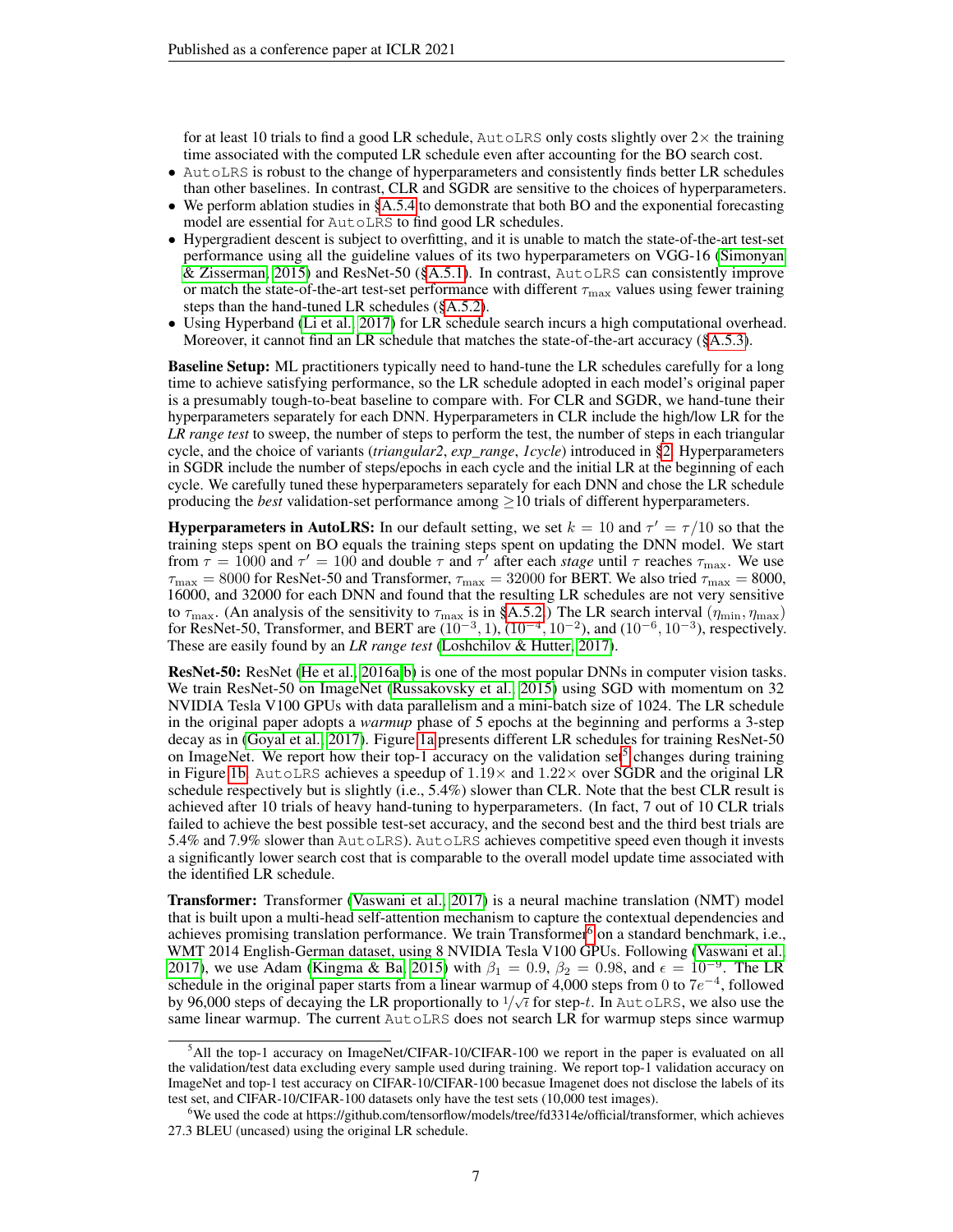<span id="page-7-0"></span>

(a) LR on ResNet-50. (b) Val.Acc. on ResNet-50. (c) LR for Transformer. (d) BLEU of Transformer.

Figure 1: Comparison of different LR schedules in training ResNet-50 on ImageNet (a, b), and the Transformer base model (c, d). When training ResNet-50, AutoLRS, CLR, SGDR, and the original LR achieve 75.9% top-1 accuracy at epoch 74, 70, 88, and 90, respectively. When training Transformer base, AutoLRS, SGDR, and original achieve 27.3 BLEU score (uncased) at step 69,000, 91,000, 98,000, respectively. CLR (the best we were able to find) achieves 27.2 BLEU score at step 99,000.

<span id="page-7-2"></span>

Figure 2: Comparison of different LR schedules and training loss in pre-training BERTBASE.

does not have an explicit optimization objective, such as minimizing the validation loss. Warmup usually takes very few steps, and its main purpose is to prevent deeper layers in a DNN from creating training instability [\(Gotmare et al., 2019\)](#page-10-13). Figure [1c](#page-7-0) visualizes different LR schedules in training the Transformer model. Their BLEU scores on the test set during training are reported in Figure [1d.](#page-7-0) Overall, the LR schedule searched by AutoLRS yields a  $1.32 - 1.43 \times$  speedup over the hand-tuned LR schedules. AutoLRS consistently achieves a similar amount of speedup over three trials – they achieve 27.3 BLEU score (uncased) at step 69,000, 69,000, and 70,000, respectively. Interestingly, if we continue the LR search of AutoLRS, we can get 27.4 BLEU score (uncased) at step 99,000.

BERT Pre-training: BERT [\(Devlin et al., 2019\)](#page-9-1) is a recent model that achieved state-of-the-art results on 11 NLP tasks. It first pre-trains a language representation model on a large text corpus by unsupervised learning and then fine-tunes it for downstream NLP tasks. The  $BERT_{BASE}$  model has 110M parameters, which makes the pre-training phase expensive, and hand-tuning the LR schedule might be impractical. We pre-train  $BERT_{BASE}$  with mixed precision [\(Micikevicius et al., 2018\)](#page-11-13) on the English Wikipedia and the BooksCorpus dataset<sup>[7](#page-7-1)</sup> [\(Zhu et al., 2015a\)](#page-12-2). Following the original paper, we use Adam with L2 weight decay of 0.01 and  $\beta_1 = 0.9$ ,  $\beta_2 = 0.999$ . The pre-training is divided into two phases: Phase 1 includes 90% of the total training steps and uses a sequence length of 128, while Phase 2 uses a sequence length of 512 for the rest 10% of training steps. We apply this two-phase training in the experiments of all LR schedules. We pre-train  $BERT_{BASE}$  on 32 NVIDIA Tesla V100 GPUs using a mini-batch size of 1024 sequences, which is  $4\times$  the batch size in the original paper. To adapt the original LR schedule to our batch size, we tried both the linear scaling rule [\(Goyal et al., 2017\)](#page-10-12) and the square root scaling rule [\(Krizhevsky, 2014\)](#page-10-14), and found that the square root scaling rule works better while the linear scaling rule made the loss diverge.

As shown in Figure [2,](#page-7-2) Phase 1 contains 150,000/225,000 steps and Phase 2 contains 16,000/25,000 steps respectively for AutoLRS and all baselines, since AutoLRS requires much less total steps. In both AutoLRS and SGDR, we apply a linear warmup in the first 2,500 steps to make the deeper layers of BERT stable. in Figures [2b](#page-7-2) and [2c,](#page-7-2) we report the training loss achieved by different schemes.

We fine-tune the pre-trained models on four downstream NLP tasks: Microsoft Research Paraphrase Corpus (MRPC) for identifying semantic textual similarity [\(Dolan & Brockett, 2005\)](#page-9-13); Multi-Genre Natural Language Inference (MNLI) for entailment classification [\(Williams et al., 2018\)](#page-12-3); Corpus of Linguistic Acceptability (CoLA) for predicting whether an English sentence is linguistically acceptable [\(Warstadt et al., 2019\)](#page-11-14); and Stanford Question Answering Dataset (SQuAD) v1.1 [\(Rajpurkar](#page-11-15) [et al., 2016\)](#page-11-15). Table [1](#page-8-0) reports the after-fine-tuning performance on the four tasks. Since fine-tuning performance is unstable on small datasets like MRPC, we fine-tuned on each task several times and report the best Dev-set performance. It shows that the model pre-trained by AutoLRS outperforms

<span id="page-7-1"></span> $7$ We collected books from smashwords.com and built our own dataset with 980M words because the authors of BooksCorpus and no longer have the dataset available for public download [\(Zhu et al., 2015b\)](#page-12-4).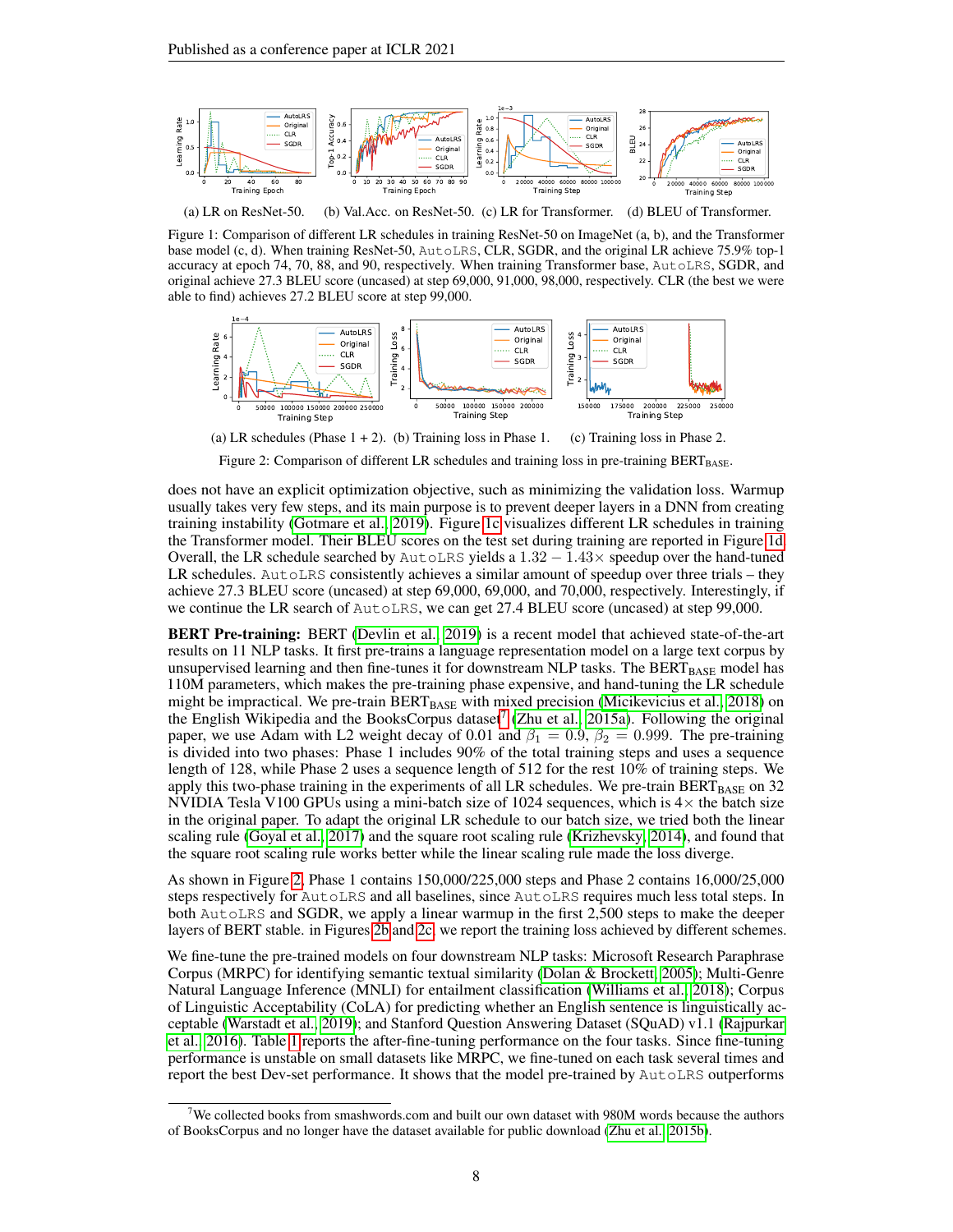| LR schedule (Phase 1/Phase 2) | <b>MRPC</b> | MNLI | CoLA | $SQuAD$ v1.1 |
|-------------------------------|-------------|------|------|--------------|
| Original (225,000/25,000)     | 86.5        | 82.2 | 47.8 | 87.0         |
| CLR (225,000/25,000)          | 86.0        | 80.7 | 44.4 | 86.5         |
| SGDR (225,000/25,000)         | 84.8        | 81.6 | 38.7 | 86.2         |
| AutoLRS (150,000/16,000)      | 88.0        | 82.5 | 47.6 | 87.1         |

<span id="page-8-0"></span>Table 1: Fine-tuning BERTBASE that is pre-trained using different LR schedules on 4 downstream tasks. We report the accuracy on the Dev set of MRPC, MNLI, and CoLA, and F1 scores on the Dev set of SQuAD v1.1.

<span id="page-8-1"></span>Table 2: Performance comparison with LR schedules searched by prior solutions on CIFAR-10 training with VGG-16 (batch size = 128). Note that the hand-tuned LR schedule can achieve 93.70% top-1 test accuracy in 350 epochs. The Runtime column shows how long each method takes on one NVIDIA Titan RTX GPU to find the LR schedule shown in the previous column. The runtime of HD and MARTHE include trying the guideline values of their hyperparameters to get a decent LR schedule.

| Method        | Best top-1 accuracy achieved in 350 epochs Runtime (seconds) |         |
|---------------|--------------------------------------------------------------|---------|
| HD.           | 91.31\%                                                      | 187.110 |
| <b>MARTHE</b> | 92.99%                                                       | 67.578  |
| Hyperband     | 93.24%                                                       | 109,454 |
| AutoLRS       | $94.13\%$                                                    | 6.538   |

those using other LR schedules in most downstream tasks and meanwhile achieves a speedup of  $1.5\times$ . Note AutoLRS consistently achieves this speedup over 3 trials (details in [§A.5.5\)](#page-18-1). We also tried pre-training using other LR schedules for fewer steps but the fine-tuning performances were worse. Notably, when we use CLR and SGDR for pre-training  $BERT_{BASE}$ , the training loss diverged after 100,000 steps in several trials, even as we decreased the maximal LR and increased the number of steps per cycle. This illustrates how difficult and computationally intensive it is to hand-tune the hyperparameters of existing LR schedules on complicated models and tasks. In contrast, AutoLRS significantly simplifies the process and saves human effort.

Experimental comparison to prior methods: Hypergradient descent (HD) [\(Baydin et al., 2018\)](#page-9-4) is a hypergradient based method to adjust the learning rate in an online fashion by deriving the derivative of the training loss with respect to the learning rate, and performing gradient descent on the learning rate during training. MARTHE [\(Donini et al., 2020\)](#page-9-5) is a generalization of two hypergradient based methods, HD and RTHO [\(Franceschi et al., 2017\)](#page-9-3). One distinction between MARTHE and HD is that MARTHE computes the gradient of the validation loss instead of training loss with respect to the learning rate. Hyperband is a multi-armed bandit approach for DNN hyperparameter optimization. We use HD, MARTHE, and Hyperband to tune the LR schedules for CIFAR-10 training with VGG-16, and compare their performance with AutoLRS in Table [2.](#page-8-1) AutoLRS achieves higher best top-1 test accuracy than the other methods as well as the hand-tuned LR schedule, with much less overhead. Detailed descriptions of these methods and the experimental results are in [§A.5.1](#page-16-0) and [§A.5.3.](#page-17-1)

# 6 CONCLUSION

We propose an automatic learning-rate schedule method,  $AutOLRS$ , as a more efficient and versatile alternative to hand-tuning that can be broadly applied to train different DNNs for tasks in diverse application domains. We break down the sequence optimization to learning rate search for minimizing validation loss in each training stage and then solve this sub-problem by Bayesian optimization (BO). To reduce the cost of BO exploration, we train a light-weight loss-forecasting model from the earlystage training dynamics of BO exploration. AutoLRS achieves a speedup of  $1.22 \times$ ,  $1.43 \times$ , and 1.5× on training ResNet-50, Transformer, and BERT compared to their highly hand-tuned schedules.

#### ACKNOWLEDGMENTS

We would like to thank the anonymous ICLR reviewers for their valuable feedback. We would also like to thank Damien Fay for his suggestions on time series analysis. This work was partially supported by DARPA. For computer time, this research used the resources at ByteDance and the Supercomputing Laboratory at KAUST.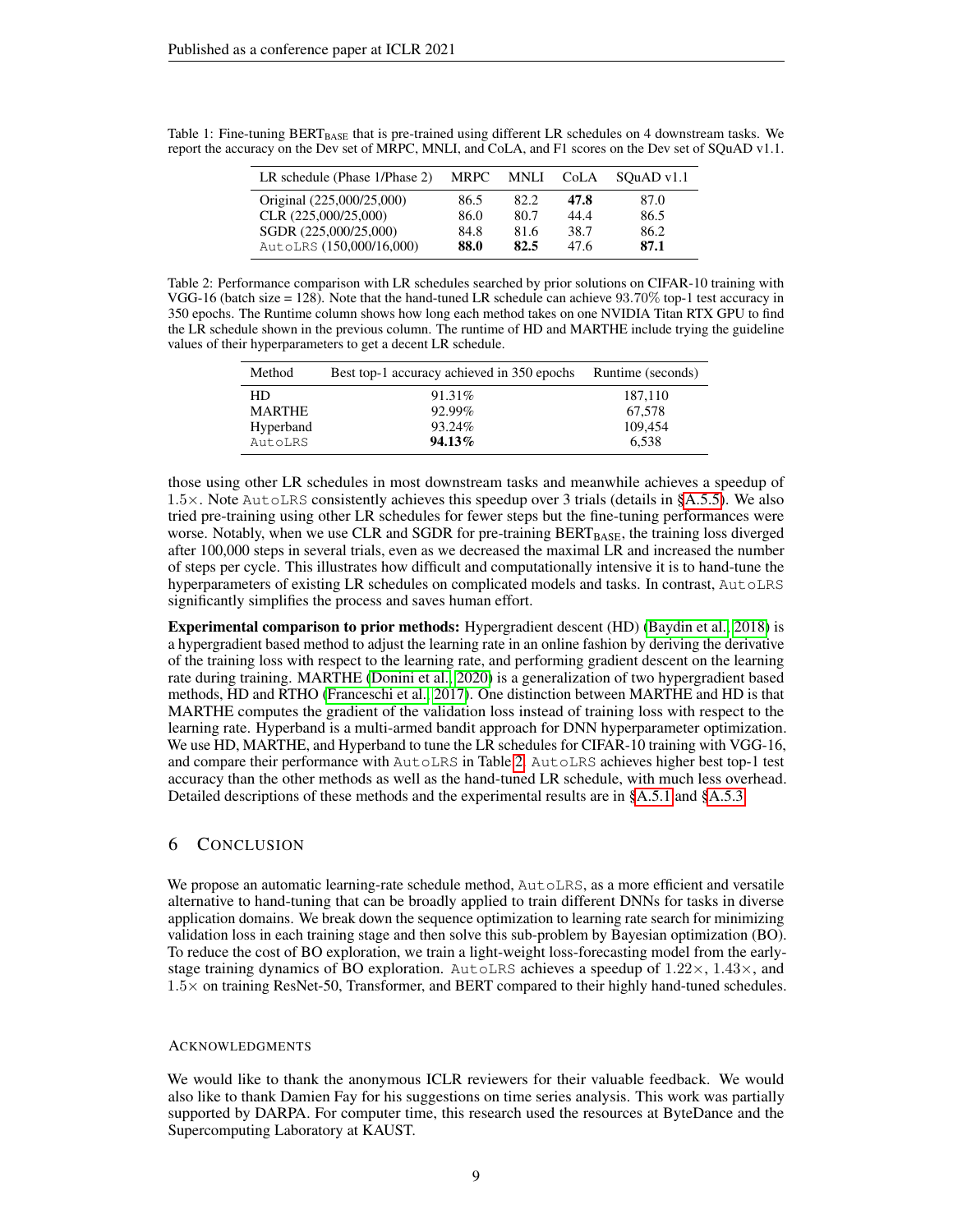### **REFERENCES**

- <span id="page-9-12"></span>Zeyuan Allen-Zhu, Yuanzhi Li, and Yingyu Liang. Learning and generalization in overparameterized neural networks, going beyond two layers. In *Advances in neural information processing systems*, pp. 6158–6169, 2019a.
- <span id="page-9-11"></span>Zeyuan Allen-Zhu, Yuanzhi Li, and Zhao Song. A convergence theory for deep learning via overparameterization. In *Proceedings of the 36th International Conference on Machine Learning*, volume 97, pp. 242–252, 2019b.
- <span id="page-9-2"></span>Luís B Almeida, Thibault Langlois, José D Amaral, and Alexander Plakhov. Parameter adaptation in stochastic optimization. *On-Line Learning in Neural Networks, Publications of the Newton Institute*, pp. 111–134, 1998.
- <span id="page-9-10"></span>Peter Auer. Using confidence bounds for exploitation-exploration trade-offs. *Journal of Machine Learning Research*, 3(Nov):397–422, 2002.
- <span id="page-9-4"></span>Atılım Günes Baydin, Robert Cornish, David Martínez Rubio, Mark Schmidt, and Frank Wood. Online learning rate adaptation with hypergradient descent. In *International Conference on Learning Representations*, 2018.
- <span id="page-9-6"></span>James Bergstra, Dan Yamins, and David D Cox. Hyperopt: A python library for optimizing the hyperparameters of machine learning algorithms. In *Proceedings of the 12th Python in science conference*, pp. 13–20. Citeseer, 2013.
- <span id="page-9-9"></span>Dennis D Cox and Susan John. A statistical method for global optimization. In *Proceedings of the 1992 IEEE International Conference on Systems, Man, and Cybernetics*, pp. 1241–1246. IEEE, 1992.
- <span id="page-9-16"></span>Zhongxiang Dai, Haibin Yu, Bryan Kian Hsiang Low, and Patrick Jaillet. Bayesian optimization meets Bayesian optimal stopping. In *International Conference on Machine Learning*, pp. 1496–1506, 2019.
- <span id="page-9-1"></span>Jacob Devlin, Ming-Wei Chang, Kenton Lee, and Kristina Toutanova. BERT: Pre-training of deep bidirectional transformers for language understanding. In *Proceedings of the 2019 Conference of the North American Chapter of the Association for Computational Linguistics: Human Language Technologies, Volume 1 (Long and Short Papers)*, pp. 4171–4186, Minneapolis, Minnesota, June 2019. Association for Computational Linguistics.
- <span id="page-9-13"></span>William B Dolan and Chris Brockett. Automatically constructing a corpus of sentential paraphrases. In *Proceedings of the Third International Workshop on Paraphrasing (IWP2005)*, 2005.
- <span id="page-9-15"></span>Tobias Domhan, Jost Tobias Springenberg, and Frank Hutter. Speeding up automatic hyperparameter optimization of deep neural networks by extrapolation of learning curves. In *IJCAI*, pp. 3460–3468, 2015.
- <span id="page-9-5"></span>Michele Donini, Luca Franceschi, Orchid Majumder, Massimiliano Pontil, and Paolo Frasconi. MARTHE: Scheduling the learning rate via online hypergradients. In *IJCAI-20*, pp. 2119–2125, 2020.
- <span id="page-9-8"></span>John Duchi, Elad Hazan, and Yoram Singer. Adaptive subgradient methods for online learning and stochastic optimization. *Journal of Machine Learning Research*, 12(61):2121–2159, 2011.
- <span id="page-9-7"></span>Stefan Falkner, Aaron Klein, and Frank Hutter. BOHB: Robust and efficient hyperparameter optimization at scale. *arXiv preprint arXiv:1807.01774*, 2018.
- <span id="page-9-3"></span>Luca Franceschi, Michele Donini, Paolo Frasconi, and Massimiliano Pontil. Forward and reverse gradient-based hyperparameter optimization. In *Proceedings of the 34th International Conference on Machine Learning*, volume 70 of *Proceedings of Machine Learning Research*, pp. 1165–1173. PMLR, 2017.
- <span id="page-9-14"></span>Marc G Genton. Classes of kernels for machine learning: a statistics perspective. *Journal of machine learning research*, 2(Dec):299–312, 2001.

<span id="page-9-0"></span>Ian Goodfellow, Yoshua Bengio, and Aaron Courville. *Deep Learning*. MIT press, 2016.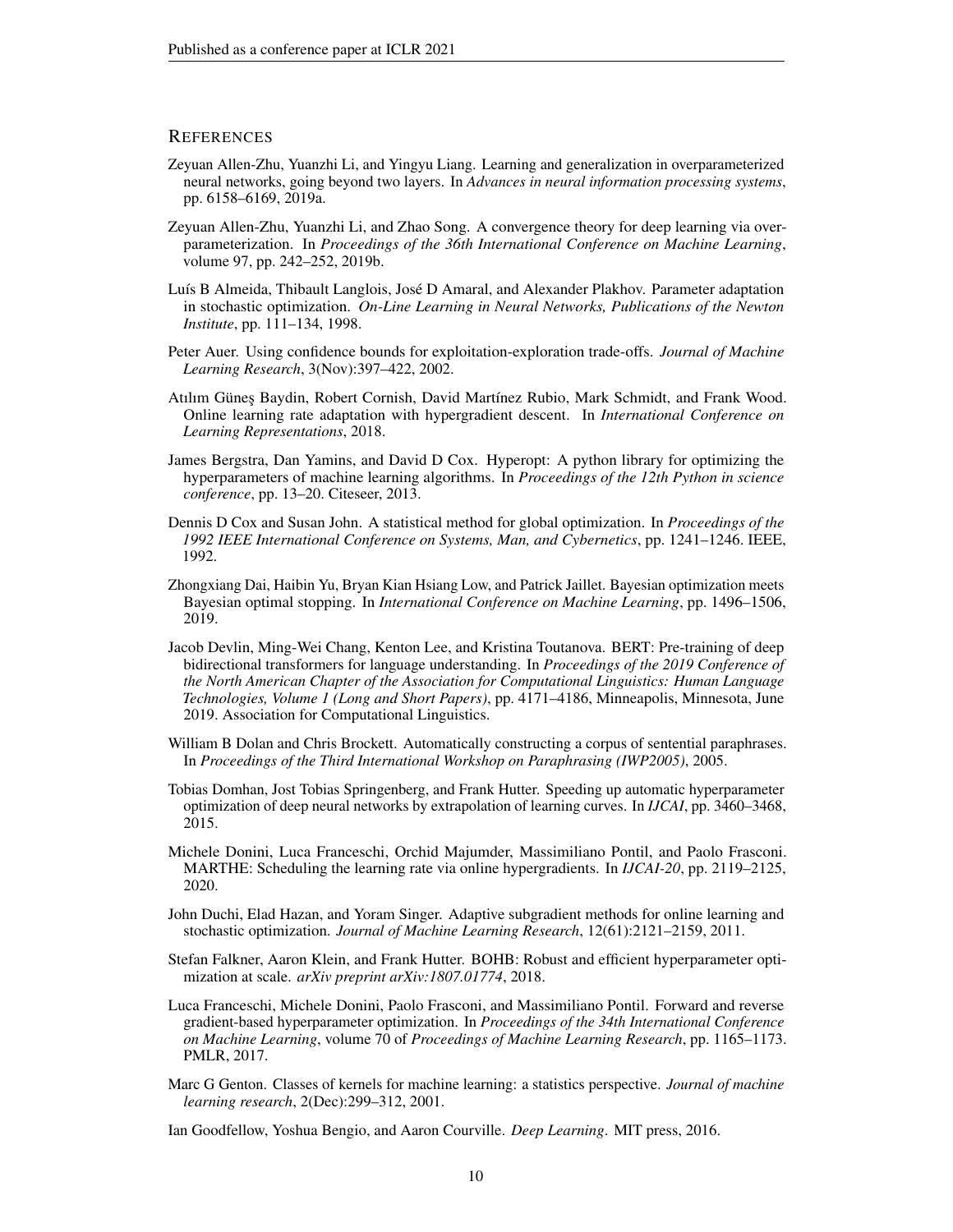- <span id="page-10-13"></span>Deepak Akhilesh Gotmare, Shirish Nitish Keskar, Caiming Xiong, and Richard Socher. A closer look at deep learning heuristics: Learning rate restarts, warmup and distillation. *international conference on learning representations*, 2019.
- <span id="page-10-12"></span>Priya Goyal, Piotr Dollár, Ross Girshick, Pieter Noordhuis, Lukasz Wesolowski, Aapo Kyrola, Andrew Tulloch, Yangqing Jia, and Kaiming He. Accurate, large minibatch SGD: Training ImageNet in 1 hour. *arXiv preprint arXiv:1706.02677*, 2017.
- <span id="page-10-5"></span>Kaiming He, Xiangyu Zhang, Shaoqing Ren, and Jian Sun. Deep residual learning for image recognition. In *The IEEE Conference on Computer Vision and Pattern Recognition (CVPR)*, June 2016a.
- <span id="page-10-11"></span>Kaiming He, Xiangyu Zhang, Shaoqing Ren, and Jian Sun. Identity mappings in deep residual networks. In *European conference on computer vision*, pp. 630–645. Springer, 2016b.
- <span id="page-10-7"></span>Frank Hutter, Holger H Hoos, and Kevin Leyton-Brown. Sequential model-based optimization for general algorithm configuration. In *International conference on learning and intelligent optimization*, pp. 507–523. Springer, 2011.
- <span id="page-10-10"></span>Max Jaderberg, Valentin Dalibard, Simon Osindero, Wojciech M Czarnecki, Jeff Donahue, Ali Razavi, Oriol Vinyals, Tim Green, Iain Dunning, Karen Simonyan, et al. Population based training of neural networks. *arXiv preprint arXiv:1711.09846*, 2017.
- <span id="page-10-18"></span>Kevin Jamieson and Ameet Talwalkar. Non-stochastic best arm identification and hyperparameter optimization. In *Artificial Intelligence and Statistics*, pp. 240–248, 2016.
- <span id="page-10-3"></span>Stanisław Jastrz˛ebski, Zachary Kenton, Devansh Arpit, Nicolas Ballas, Asja Fischer, Yoshua Bengio, and Amos Storkey. Three factors influencing minima in SGD. *arXiv preprint arXiv:1711.04623*, 2017.
- <span id="page-10-1"></span>Chi Jin, Rong Ge, Praneeth Netrapalli, Sham M Kakade, and Michael I Jordan. How to escape saddle points efficiently. In *Proceedings of the 34th International Conference on Machine Learning-Volume 70*, pp. 1724–1732. JMLR. org, 2017.
- <span id="page-10-0"></span>Kenji Kawaguchi. Deep learning without poor local minima. In *Advances in neural information processing systems*, pp. 586–594, 2016.
- <span id="page-10-4"></span>Diederick P Kingma and Jimmy Ba. Adam: A method for stochastic optimization. In *International Conference on Learning Representations*, 2015.
- <span id="page-10-15"></span>A. Klein, Stefan Falkner, Jost Tobias Springenberg, and F. Hutter. Learning curve prediction with Bayesian neural networks. In *International Conference on Learning Representations*, 2017.
- <span id="page-10-16"></span>A. Krizhevsky and G. Hinton. Learning multiple layers of features from tiny images. *Master's thesis, Department of Computer Science, University of Toronto*, 2009.
- <span id="page-10-14"></span>Alex Krizhevsky. One weird trick for parallelizing convolutional neural networks. *arXiv preprint arXiv:1404.5997*, 2014.
- <span id="page-10-17"></span>Alex Krizhevsky, Vinod Nair, and Geoffrey Hinton. CIFAR-100 (Canadian Institute for Advanced Research). URL <http://www.cs.toronto.edu/~kriz/cifar.html>.
- <span id="page-10-2"></span>Hao Li, Zheng Xu, Gavin Taylor, Christoph Studer, and Tom Goldstein. Visualizing the loss landscape of neural nets. In *Advances in Neural Information Processing Systems*, pp. 6389–6399, 2018a.
- <span id="page-10-9"></span>Liam Li, KG Jamieson, Afshin Rostamizadeh, Ekaterina Gonina, MH Jonathan Ben-Tzur, B Recht, and A Talwalkar. A system for massively parallel hyperparameter tuning. In *Conference on Machine Learning and Systems, 2020a*, volume 1, 2018b.
- <span id="page-10-8"></span>Lisha Li, Kevin Jamieson, Giulia DeSalvo, Afshin Rostamizadeh, and Ameet Talwalkar. Hyperband: A novel bandit-based approach to hyperparameter optimization. *The Journal of Machine Learning Research*, 18(1):6765–6816, 2017.
- <span id="page-10-6"></span>Ilya Loshchilov and Frank Hutter. SGDR: stochastic gradient descent with warm restarts. In *International Conference on Learning Representations*, 2017.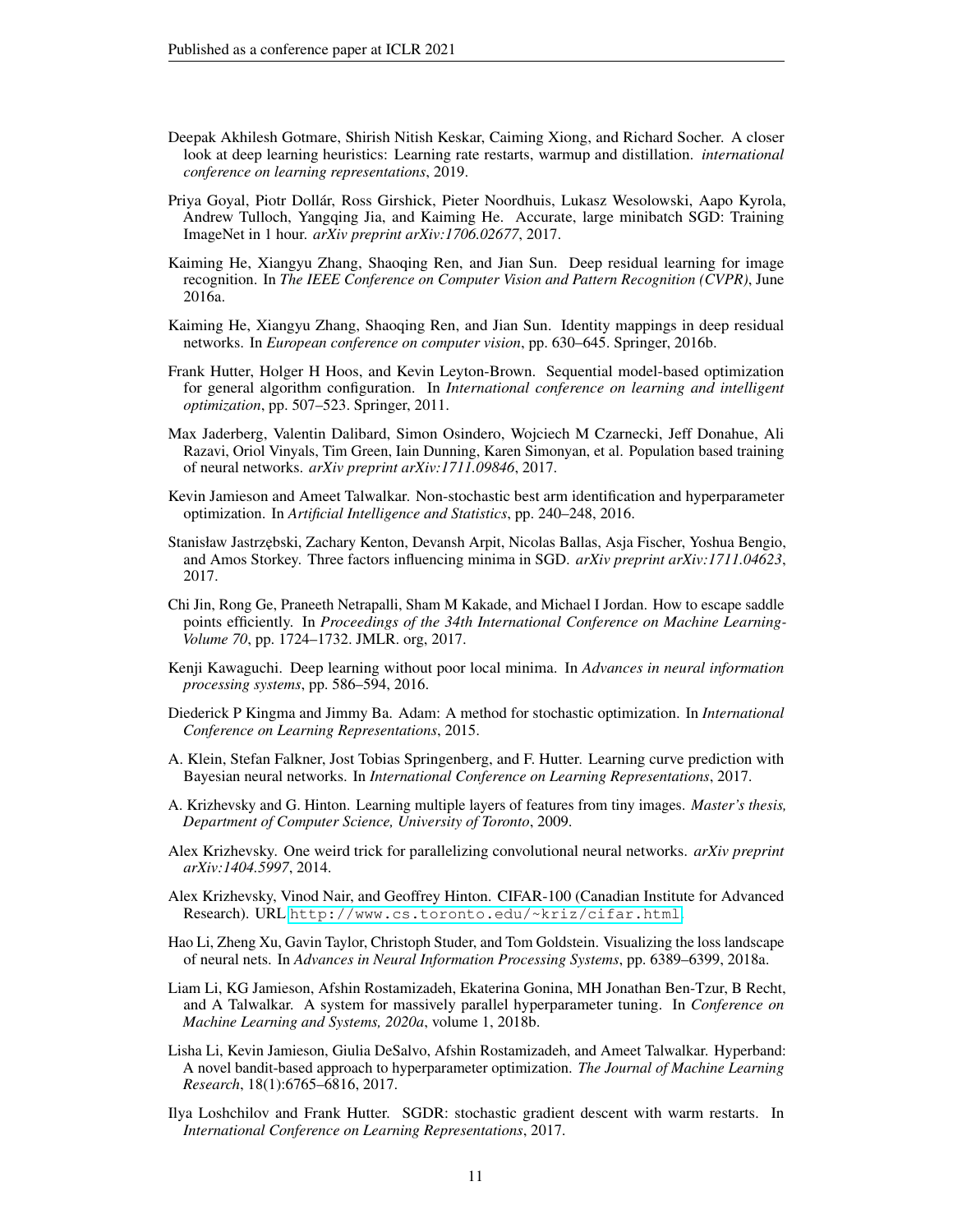- <span id="page-11-9"></span>Maren Mahsereci and Philipp Hennig. Probabilistic line searches for stochastic optimization. In *Advances in Neural Information Processing Systems*, volume 28, 2015.
- <span id="page-11-13"></span>Paulius Micikevicius, Sharan Narang, Jonah Alben, Gregory Diamos, Erich Elsen, David Garcia, Boris Ginsburg, Michael Houston, Oleksii Kuchaiev, Ganesh Venkatesh, and Hao Wu. Mixed precision training. In *International Conference on Learning Representations*, 2018.
- <span id="page-11-0"></span>Kamil Nar and Shankar Sastry. Step size matters in deep learning. In *Advances in Neural Information Processing Systems*, pp. 3436–3444, 2018.
- <span id="page-11-6"></span>Jack Parker-Holder, Vu Nguyen, and Stephen Roberts. Provably efficient online hyperparameter optimization with population-based bandits. *Advances in Neural Information Processing Systems*, 2020.
- <span id="page-11-15"></span>Pranav Rajpurkar, Jian Zhang, Konstantin Lopyrev, and Percy Liang. SQuAD: 100,000+ questions for machine comprehension of text. In *Proceedings of the 2016 Conference on Empirical Methods in Natural Language Processing*, pp. 2383–2392, Austin, Texas, November 2016. Association for Computational Linguistics.
- <span id="page-11-16"></span>CE. Rasmussen and CKI. Williams. *Gaussian Processes for Machine Learning*. Adaptive Computation and Machine Learning. MIT Press, Cambridge, MA, USA, January 2006.
- <span id="page-11-1"></span>Olga Russakovsky, Jia Deng, Hao Su, Jonathan Krause, Sanjeev Satheesh, Sean Ma, Zhiheng Huang, Andrej Karpathy, Aditya Khosla, Michael Bernstein, Alexander C. Berg, and Li Fei-Fei. ImageNet Large Scale Visual Recognition Challenge. *International Journal of Computer Vision (IJCV)*, 115 (3):211–252, 2015.
- <span id="page-11-8"></span>Tom Schaul, Sixin Zhang, and Yann LeCun. No more pesky learning rates. In *International Conference on Machine Learning*, pp. 343–351, 2013.
- <span id="page-11-10"></span>Bobak Shahriari, Kevin Swersky, Ziyu Wang, Ryan P. Adams, and Nando De Freitas. Taking the human out of the loop: A review of Bayesian optimization. *Proceedings of the IEEE*, 104(1): 148–175, January 2016. ISSN 0018-9219.
- <span id="page-11-12"></span>Karen Simonyan and Andrew Zisserman. Very deep convolutional networks for large-scale image recognition. In *International Conference on Learning Representations*, 2015.
- <span id="page-11-3"></span>Leslie N Smith. Cyclical learning rates for training neural networks. In *2017 IEEE Winter Conference on Applications of Computer Vision (WACV)*, pp. 464–472. IEEE, 2017.
- <span id="page-11-4"></span>Leslie N Smith. A disciplined approach to neural network hyper-parameters: Part 1–learning rate, batch size, momentum, and weight decay. *arXiv preprint arXiv:1803.09820*, 2018.
- <span id="page-11-5"></span>Jasper Snoek, Hugo Larochelle, and Ryan P Adams. Practical bayesian optimization of machine learning algorithms. In *Advances in neural information processing systems*, pp. 2951–2959, 2012.
- <span id="page-11-17"></span>Kevin Swersky, Jasper Snoek, and Ryan Prescott Adams. Freeze-thaw bayesian optimization. *arXiv preprint arXiv:1406.3896*, 2014.
- <span id="page-11-7"></span>T. Tieleman and G. Hinton. Lecture 6.5—RmsProp: Divide the gradient by a running average of its recent magnitude. COURSERA: Neural Networks for Machine Learning, 2012.
- <span id="page-11-2"></span>Ashish Vaswani, Noam Shazeer, Niki Parmar, Jakob Uszkoreit, Llion Jones, Aidan N Gomez, Łukasz Kaiser, and Illia Polosukhin. Attention is all you need. In *Advances in neural information processing systems*, pp. 5998–6008, 2017.
- <span id="page-11-14"></span>Alex Warstadt, Amanpreet Singh, and Samuel R Bowman. Neural network acceptability judgments. *Transactions of the Association for Computational Linguistics*, 7:625–641, 2019.
- <span id="page-11-11"></span>Yeming Wen, Paul Vicol, Jimmy Ba, Dustin Tran, and Roger Grosse. Flipout: Efficient pseudoindependent weight perturbations on mini-batches. In *International Conference on Learning Representations*, 2018.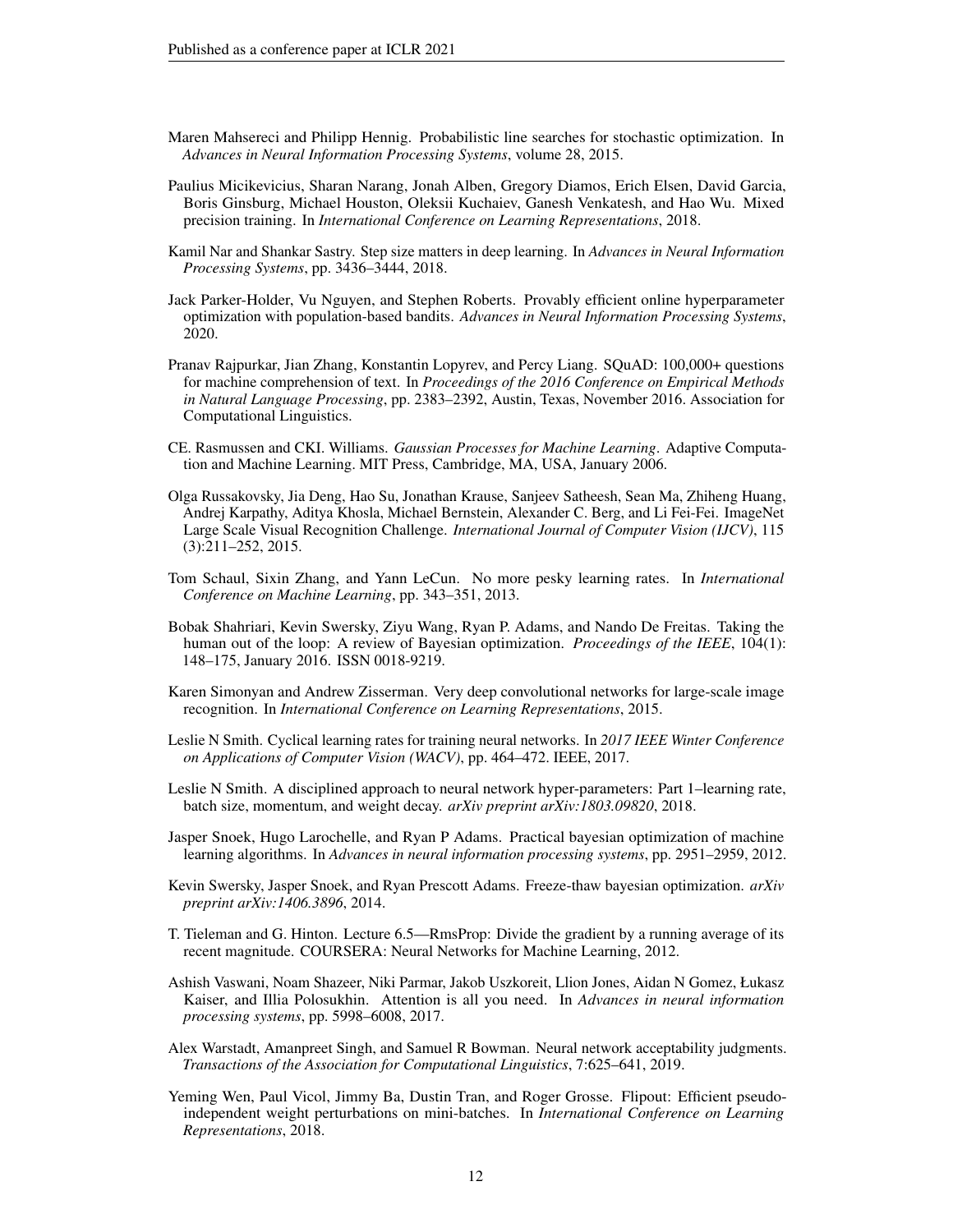- <span id="page-12-3"></span>Adina Williams, Nikita Nangia, and Samuel Bowman. A broad-coverage challenge corpus for sentence understanding through inference. In *Proceedings of the 2018 Conference of the North American Chapter of the Association for Computational Linguistics: Human Language Technologies, Volume 1 (Long Papers)*, pp. 1112–1122, New Orleans, Louisiana, June 2018. Association for Computational Linguistics.
- <span id="page-12-5"></span>Yuhuai Wu, Mengye Ren, Renjie Liao, and Roger Grosse. Understanding short-horizon bias in stochastic meta-optimization. In *International Conference on Learning Representations*, 2018.
- <span id="page-12-0"></span>Matthew D Zeiler. Adadelta: an adaptive learning rate method. *arXiv preprint arXiv:1212.5701*, 2012.
- <span id="page-12-1"></span>Arber Zela, Aaron Klein, Stefan Falkner, and Frank Hutter. Towards automated deep learning: Efficient joint neural architecture and hyperparameter search. In *ICML 2018 AutoML Workshop*, July 2018.
- <span id="page-12-2"></span>Yukun Zhu, Ryan Kiros, Rich Zemel, Ruslan Salakhutdinov, Raquel Urtasun, Antonio Torralba, and Sanja Fidler. Aligning books and movies: Towards story-like visual explanations by watching movies and reading books. In *Proceedings of the 2015 IEEE International Conference on Computer Vision (ICCV)*, ICCV '15, pp. 19–27, USA, 2015a. IEEE Computer Society. ISBN 9781467383912.
- <span id="page-12-4"></span>Yukun Zhu, Ryan Kiros, Richard Zemel, Ruslan Salakhutdinov, Raquel Urtasun, Antonio Torralba, and Sanja Fidler. BookCorpus website. <https://yknzhu.wixsite.com/mbweb>, 2015b.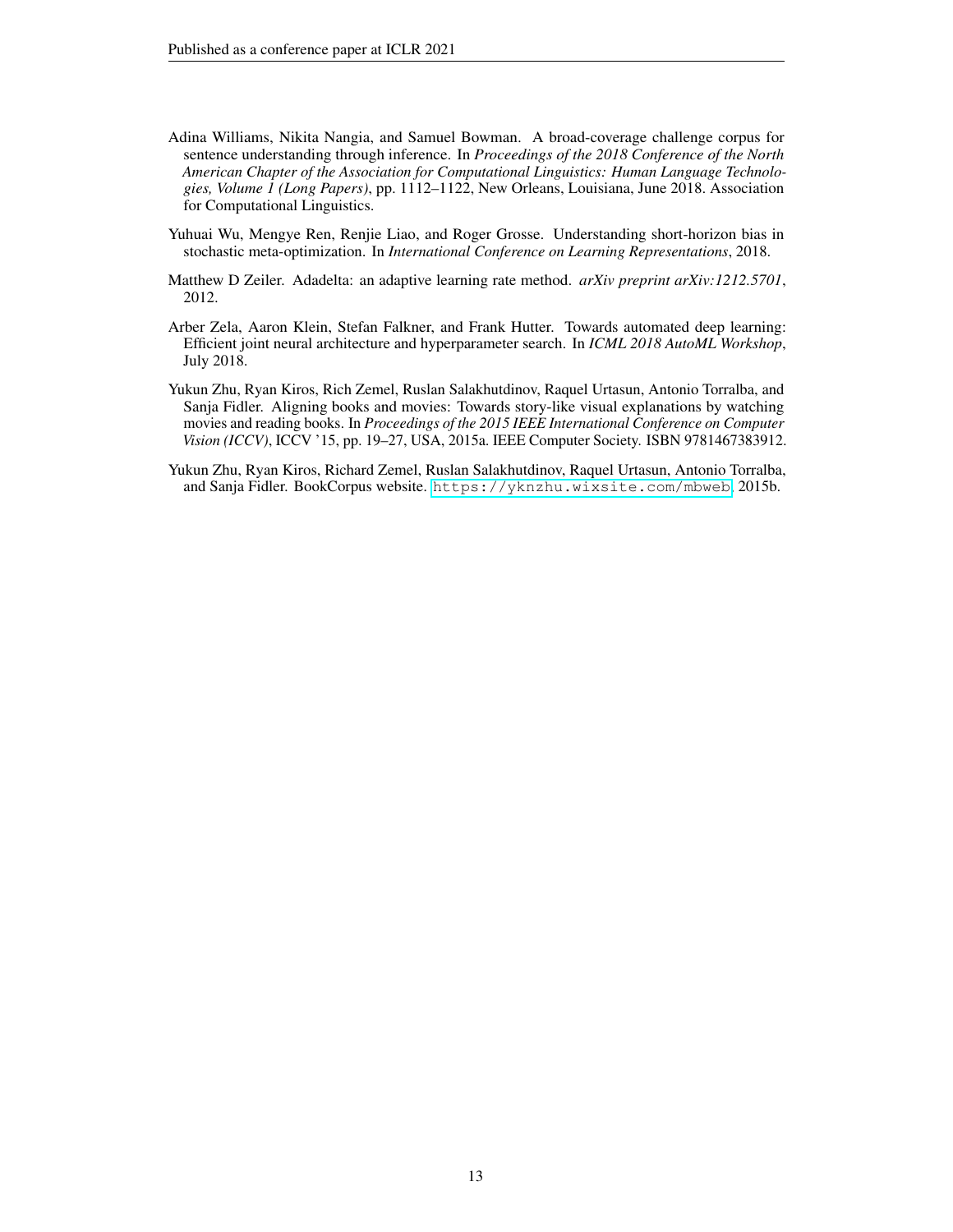# A APPENDIX

#### <span id="page-13-1"></span>A.1 BAYESIAN OPTIMIZATION (MORE DETAILS)

BO [\(Shahriari et al., 2016\)](#page-11-10) is one of the state-of-the-art techniques for black-box optimization. It applies exploration and exploitation to the black-box objective by sequentially and actively querying the function values of some input instances. Specifically, BO uses Gaussian process as a *surrogate model* to fit the black-box objective function  $f(\eta)$ . It updates a posterior distribution of  $f(\eta)$  by using its likelihood on newly evaluated  $(\eta, y = f(\eta) + \epsilon)$  pairs, where y is a noisy observation of  $f(\eta)$  and is the validation loss after  $\tau$  steps in our case. Then, it determines the next LR  $\eta$  to evaluate as the one maximizing an *acquisition function*, which is computed from the updated posterior. The *acquisition function* performs a trade-off between exploration and exploitation in evaluating the candidates of LR. BO repeats the above process until achieving a precise posterior predictive distribution of  $f(\eta)$ .

**Surrogate model (prior):** We apply a commonly used surrogate model — Gaussian process (GP) [\(Rasmussen & Williams, 2006\)](#page-11-16) as the prior of the black-box objective function in Eq. [\(2\)](#page-3-0). A GP prior is specified by its mean function  $\mu(\cdot)$  and its covariance function (i.e., kernel function)  $K(\cdot, \cdot)$ . We adopt a common choice  $\mu(\cdot) = 0$  and set  $K(\cdot, \cdot)$  to be the Matern kernel [\(Genton, 2001\)](#page-9-14) with smoothness factor  $\nu = 2.5$  and length scale  $l = 1$ , which is defined as

<span id="page-13-2"></span>
$$
K(\eta_i, \eta_j) = \frac{1}{\Gamma(\nu)2^{\nu-1}} \left( \frac{\sqrt{2\nu} \|\eta_i - \eta_j\|_2}{l} \right)^{\nu} K_{\nu} \left( \frac{\sqrt{2\nu} \|\eta_i - \eta_j\|_2}{l} \right), \tag{4}
$$

where  $K_{\nu}(\cdot)$  is a modified Bessel function and  $\Gamma(\cdot)$  is the gamma function, and  $K(\eta_i, \eta_j)$  performs a convolution of the unit ball. Comparing to the radial basis function (RBF) kernel which always generates infinitely differentiable functions that might be overly smooth, GP with Matern kernel can control the smoothness of generated functions to be  $\lceil \nu \rceil - 1$  times differentiable [\(Rasmussen &](#page-11-16) [Williams, 2006\)](#page-11-16). This helps to capture the less-smooth local changes. In our case,  $\nu = 2.5$  leads to twice-differentiable functions.

**Posterior prediction:** In the following, we will use simplified notations  $\eta'_{1:k}$  and  $f(\eta'_{1:k})$  for vectors composed of  $\{\eta'_i\}_{i=1}^k$  and  $\{f(\eta'_i)\}_{i=1}^k$ , respectively. The GP prior indicates a Gaussian distribution over function values, i.e.,  $\widetilde{f}(\eta_{1:k}^{i'})|\overline{\eta}_{1:k}^{i} \sim \mathcal{N}(\mathbf{0}, \mathbf{K})$  where  $\mathbf{\widetilde{K}}_{i,j} = K(\eta_i', \eta_j'), \forall i, j \in [k]$ . After  $\tau$ training steps using LR  $\eta'_i$ , we evaluate the validation loss denoted by  $y_i$  as a noisy observation of  $f(\eta'_i)$ . i.e.,  $y_i = f(\eta'_i) + \epsilon$  where Gaussian white noise  $\epsilon \sim \mathcal{N}(0, \sigma^2)$ . Given the noisy observations  $y_{1:k}$ , we can update the GP posterior of the black-box function  $f(\cdot)$  as

<span id="page-13-0"></span>
$$
f(\eta'_{1:k})|\eta'_{1:k}, y_{1:k} \sim \mathcal{N}(y_{1:k}, \mathbf{K} + \sigma^2 \mathbf{I}).
$$
 (5)

Given a new LR  $\eta$ , we can now use the above GP posterior to predict the distribution of  $f(\eta)$  by the following reasoning based on Bayes' theorem, i.e.,

$$
P(f(\eta)|\eta'_{1:k}, y_{1:k}) = \int P(f(\eta)|f(\eta'_{1:k}))P(f(\eta'_{1:k})|\eta'_{1:k}, y_{1:k})df(\eta'_{1:k}),
$$
\n(6)

which yields the posterior predictive distribution of  $f(\eta)$  as

$$
f(\eta)|\eta'_{1:k}, y_{1:k} \sim \mathcal{N}(\mu_n(\eta), \sigma_n^2(\eta)),
$$
  
\n
$$
\mu_n(\eta) \triangleq \mathbf{k}(\mathbf{K} + \sigma^2 \mathbf{I})^{-1} y_{1:k},
$$
  
\n
$$
\sigma_n^2(\eta) \triangleq K(\eta, \eta) - \mathbf{k}^T (\mathbf{K} + \sigma^2 \mathbf{I})^{-1} \mathbf{k}.
$$
\n(7)

where  $\mathbf{k}_i = K(\eta, \eta'_i)$ . The above result about single LR  $\eta$  can be trivially extended to multiple LRs.

**Acquisition function:** Given the posterior predictive distribution of  $f(\eta)$  in Eq [\(7\)](#page-13-0), BO finds the next  $\eta'_{i+1}$  to evaluate based on an acquisition function  $u_i(\eta)$  defined by the posterior mean  $\mu_i(\eta)$  and standard deviation  $\sigma_i(\eta)$ . A promising acquisition function should balance the trade-off between exploration (i.e., large  $\sigma_i(\eta)$ ) and exploitation (i.e., small  $\mu_i(\eta)$ ). In AutoLRS, we use Lower Confidence Bound (LCB) [\(Cox & John, 1992;](#page-9-9) [Auer, 2002\)](#page-9-10) as our acquisition function. In particular, given  $\eta'_{1:k}$  and their corresponding validation loss  $y_{1:k}$ , we determine the next LR  $\eta'_{i+1}$  by minimizing LCB, i.e.,

$$
\eta'_{i+1} = \underset{\eta}{\arg\min} \, u_i(\eta), \ \ u_i(\eta) \triangleq \mu_i(\eta) - \kappa \sigma_i(\eta), \tag{8}
$$

where  $\mu_i(\eta)$  and  $\sigma_i(\eta)$  were defined in Eq. [\(7\)](#page-13-0),  $\kappa$  is a positive hyper-parameter to balance the trade-off between exploration and exploitation. In experiments, we set  $\kappa = 1000$  and it works consistently well.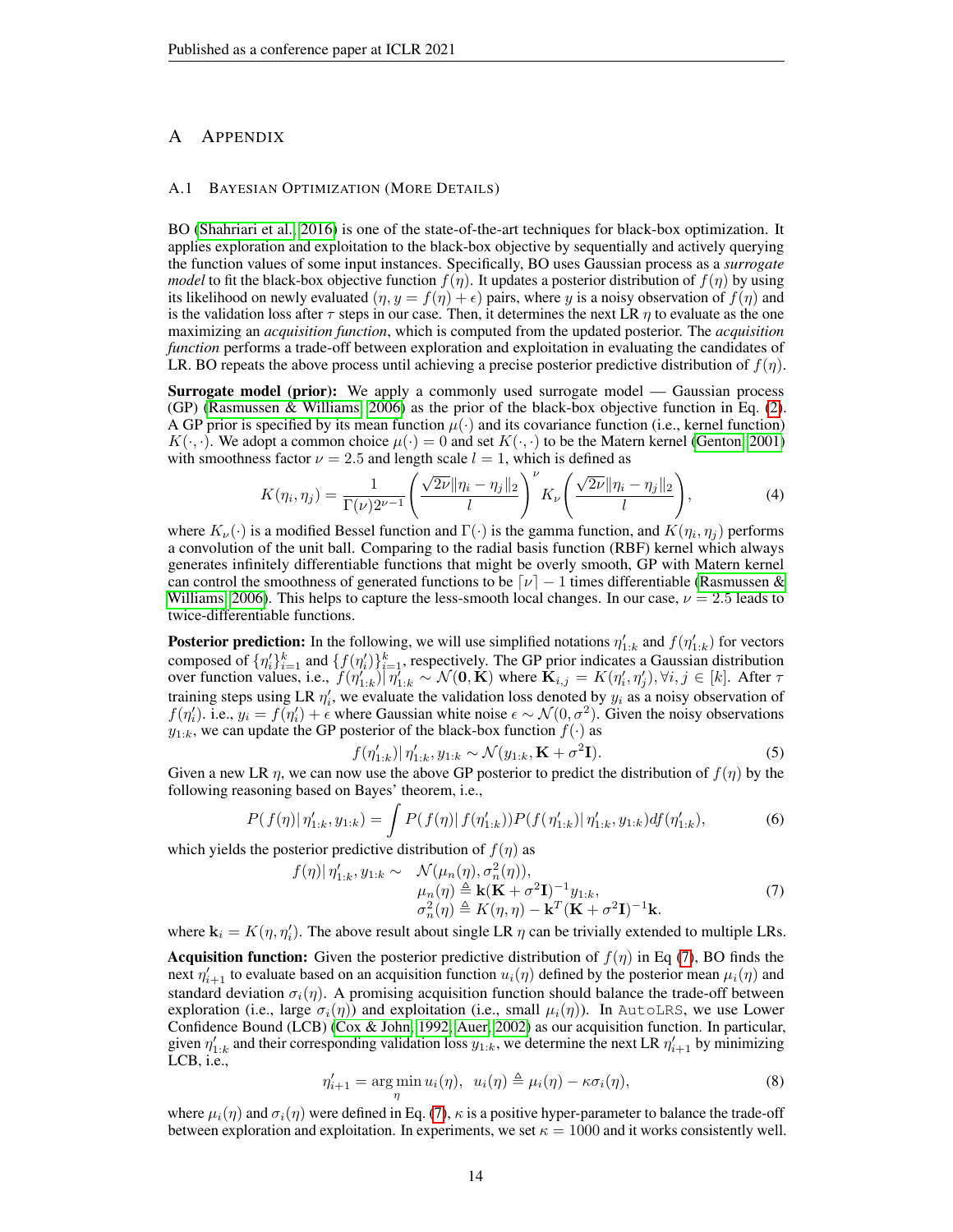<span id="page-14-0"></span>

(a) Training loss during 100 training steps and fitting it by an exponential time-series forecasting model.

(b) Validation loss during 800 training steps and fitting it by an exponential time-series forecasting model.

(c) A corner case when exponential model cannot fully capture the non-monotone change of the loss during the first 50 steps.

Figure 3: Fitting the time-series of loss by exponential model when training ResNet-50 on ImageNet.

#### <span id="page-14-1"></span>A.2 EXPONENTIAL MODEL (MORE DETAILS)

We take two steps to estimate a, b, and c in fitting the exponential model  $L(t) = a \exp(bt) + c$ , based on the validation loss observed in the first  $\tau'$  steps, which is represented by  $y_t$ ,  $t = 1, \dots, \tau'$ . First, we reduce the fitting problem to an optimization problem. Define function  $g(b)$  as the least squared error between predictions and observations w.r.t. a and c. We can write the original fitting problem in the following two-stage form.

<span id="page-14-2"></span>
$$
\min_{b<0} g(b), \ \ g(b) \triangleq \min_{a,c} \sum_{t=1}^{\tau'} \left( a \exp(bt) + c - y_t \right)^2 \tag{9}
$$

It is a 1-dimensional optimization problem. Moreover, with b fixed, the minimization problem w.r.t.  $a, c$  is a linear regression problem that has a closed-form solution. Hence, we apply a simple gradient descent method that starts from an initial b, computes the linear least squares w.r.t.  $a, c$  under  $b$ , search for the next b by the gradient descent method, and repeats these two steps. Thereby, in practice we can achieve a fast decrease on the regression error. In addition, to enforce the negative constraint for b, we re-parameterize it to be  $b \leftarrow -\exp(b')$ . The problem now reduces to

$$
\min_{b'} \min_{a,c} \sum_{t=1}^{\tau'} \left( a \exp(-\exp(b')t) + c - y_t \right)^2 \tag{10}
$$

Although there might exist other possible strategies to optimize Eq. [\(9\)](#page-14-2), we find the above method is stable and fast in reducing the regression error and thus keeps the fitting process highly efficient.

We empirically test whether the exponential model obtained by our method can ideally fit the loss time-series in different cases. Figure [3a](#page-14-0) and Figure [3b](#page-14-0) are two typical examples fitting the time series of training loss and validation loss by the proposed model. They show that the model can precisely predict the main trends of the time-varying loss, though ruling out some less informative noises.

In Figure [3c,](#page-14-0) we also show a rare corner case when the model fails to fit the increasing loss in early steps. However, the loss-increasing stage usually does not last long and thus the inaccuracy is not so harmful to the prediction of later-stage loss, which is our major goal since  $\tau$  is usually larger than the length of loss-increasing stage. To overcome such corner cases and outliers in the observed validation loss series, we present a pre-processing strategy to make stable exponential fitting in [§A.3.](#page-15-0) Every time we predict the validation loss after  $\tau$  steps, we first pre-process the loss observed in the  $\tau'$  steps, and then fit the pre-processed loss series with the exponential model.

In our empirical study, we also tried other more sophisticated time-series forecasting models including Holt-Winters, autoregressive integrated moving average (ARIMA) and singular spectrum analysis (SSA). We show two examples to compare their performance with our simple exponential prediction model in Figure [4.](#page-15-2) Some prior works also fit and predict learning curves [\(Swersky et al., 2014;](#page-11-17) [Domhan et al., 2015;](#page-9-15) [Klein et al., 2017;](#page-10-15) [Dai et al., 2019\)](#page-9-16) for early termination of evaluations of poorly-performing hyperparameters when doing DNN hyperparameter optimization, but they need non-negligible time for training their models and performing inference. They are much more computationally intensive than our lightweight exponential prediction model, and this makes them less practical to be used in automatic LR schedule tuning.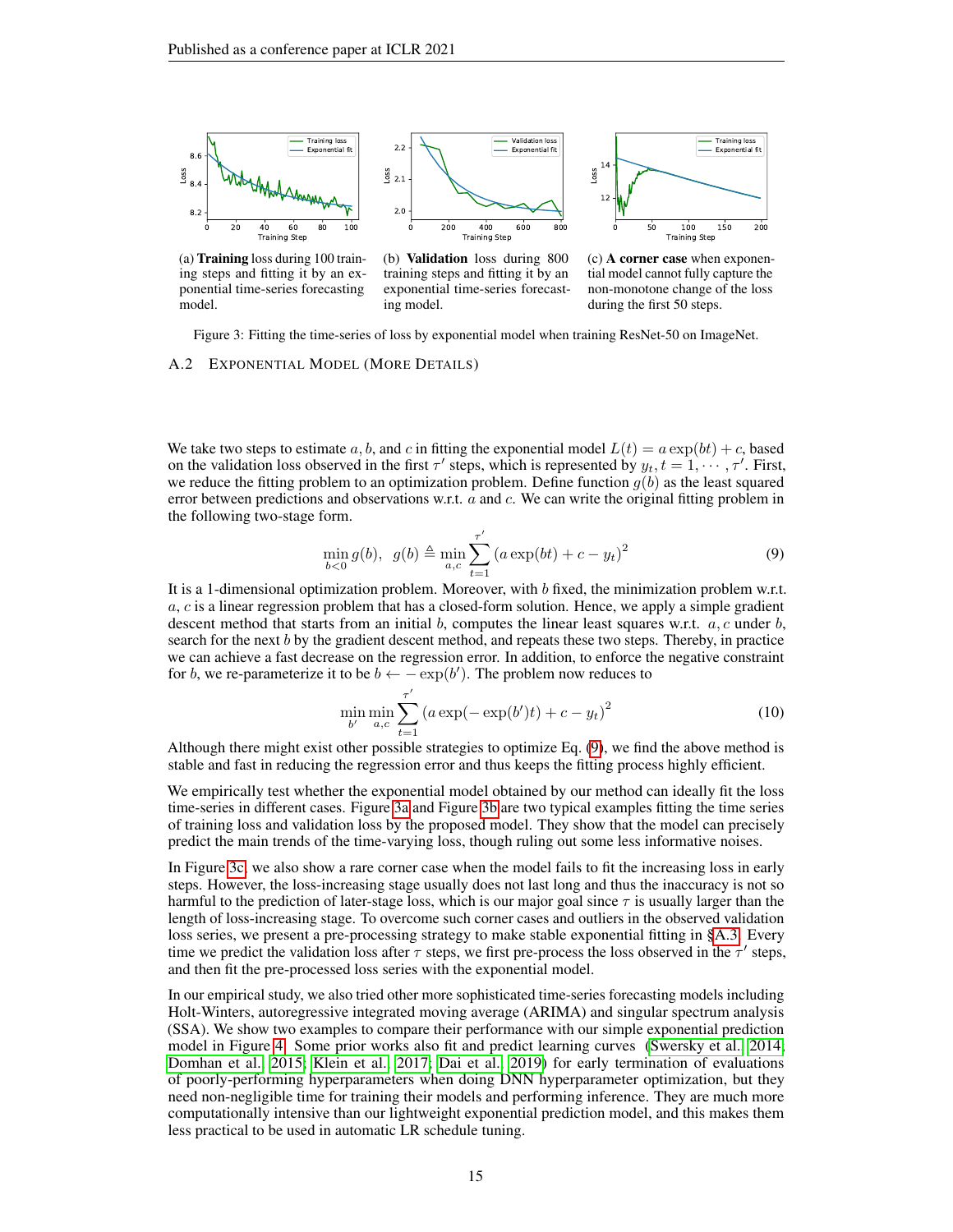<span id="page-15-2"></span>

(a) Predict the training loss after 2000 steps.

(b) Predict the training loss after 4000 steps.

Figure 4: Examples of forecasting the loss series by various time-series forecasting models when training ResNet-50 on ImageNet. Our simple exponential prediction model yields the least mean squared error (MSE) among all the models.

<span id="page-15-3"></span>

Figure 5: The loss sequence in Figure [3c](#page-14-0) and its quadratic spline smoothing result after 1, 5, and 10 iterations of our spline smoothing.

# <span id="page-15-0"></span>A.3 PRE-PROCESS LOSS SERIES BY ITERATIVE SPLINE SMOOTHING

We show a corner case in Figure [3c](#page-14-0) where the loss decreases rapidly at first, then increases for a while, but finally decreases stably. It might be a result of a large LR or happens when escaping from a possibly poor local minimum or a saddle point [\(Goodfellow et al., 2016\)](#page-9-0). Our exponential model cannot fully capture the loss change in early steps of this case. But we also consistently observe in our experiments that the early instability of loss only lasts for at most hundreds of steps after we switch to a new LR.

Nevertheless, we find that adding a pre-processing step to eliminate the noises, anomalies, and corner cases in the observed validation loss series makes the exponential fitting easier and more stable. Hence, we propose to apply an iterative spline smoothing to the validation loss observed in  $\tau'$  steps before training the forecasting model. In particular, when evaluating a LR  $\eta$  for a training stage, we firstly run  $\tau'$  training steps and fit the observed sequence of validation loss by a quadratic spline. We do such spline smoothing for multiple iterations. At the end of each iteration, we remove the loss values that are among the farthest 3% from the spline smoothing results if they are collected in the first  $\tau'/2$  steps (when the corner cases like the one in Figure [3c](#page-14-0) might happen). So the next iteration's spline smoothing only aims to fit the rest loss values. After certain number of iterations, we use the final spline smoothing values to train the exponential forecasting model.

Empirically, we find that 10 iterations of the above spline smoothing are necessary before training the exponential forecasting model. Figure [5](#page-15-3) shows the loss sequence from Figure [3c](#page-14-0) before smoothing and after 1, 5 and 10 iterations of smoothing. As shown in the plots, the iterative spline smoothing can effectively remove the unnecessary noise and unstable changes during the early phase.

#### <span id="page-15-1"></span>A.4 POSTERIOR LEARNED BY BO

Figure [6](#page-16-1) shows how the BO posterior gradually learns an increasingly more accurate estimation of the underlying black-box objective. We also visualize the "learning progress" of BO in an earlier stage and a later stage during training. It shows that in both early and late stages, by exploring more LRs, BO can achieve a more accurate posterior estimation of the objective function, and  $k = 10$ suffices to obtain a satisfying estimate. Moreover, the posteriors in the later stages have much smaller variance/uncertainty than in the earlier stages.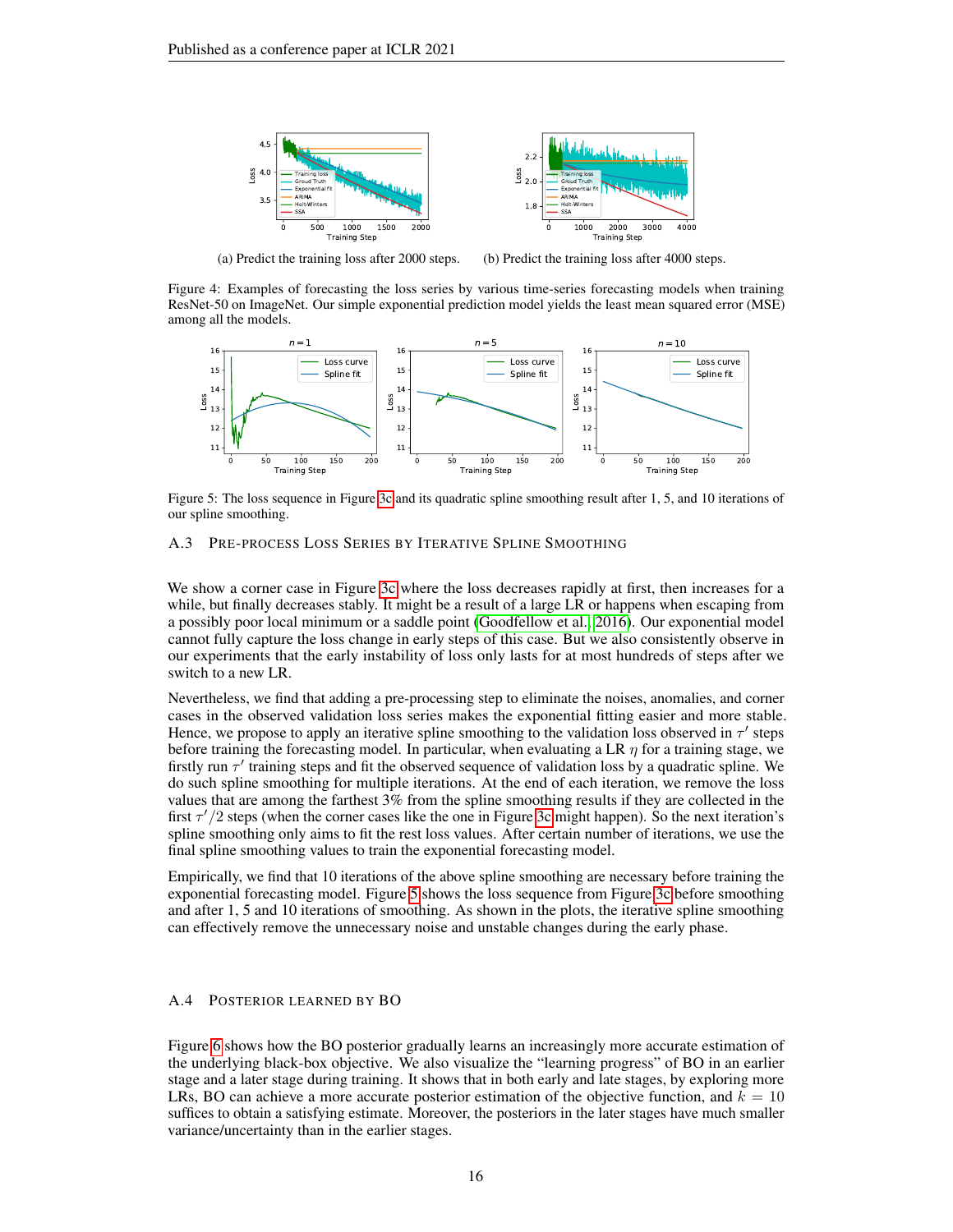<span id="page-16-1"></span>

Figure 6: BO's posterior of the black-box objective function after exploring i LRs (red dots  $\bullet$ ) determined by Eq. [\(3\)](#page-3-4) at an *early stage* and a *late stage* during the training of ResNet-50 on ImageNet. The dashed lines show the mean function  $\mu_i(\eta)$  (indicating the predicted validation loss of applying LR  $\eta$  for  $\tau$  steps) and the shaded areas show the standard deviation  $\sigma_i(\eta)$  (indicating the prediction uncertainty) in the form of  $\mu_i(\eta) \pm \sigma_i(\eta)$ .

#### A.5 EXPERIMENTS (MORE DETAILS)

### <span id="page-16-0"></span>A.5.1 ANALYSIS OF ONLINE LEARNING RATE ADAPTATION WITH HYPERGRADIENT-BASED **METHODS**

Hypergradient descent (HD) [\(Baydin et al., 2018\)](#page-9-4) is a method to adjust the learning rate in an online fashion by performing gradient descent on the learning rate at the same time as the underlying DNN is optimized. For simplicity, we rewrite Eq. [\(1\)](#page-2-0), which performs mini-batch SGD updates on model weights  $\theta$  at each step t, as:

<span id="page-16-3"></span><span id="page-16-2"></span>
$$
\theta_{t+1} = \theta_t - \eta_t \nabla L(\theta_t), \qquad (11)
$$

where  $\eta_t$  is the learning rate (LR) at step t and  $\nabla L(\theta_t)$  denotes the gradient of the loss function L w.r.t. the model weights  $\theta_t$  at step t. By making the assumption that the optimal value of LR does not change much between two consecutive iterations, HD derives the partial derivative of the loss function L with respect to the learning rate  $\eta$ :

$$
\frac{\partial L(\theta_t)}{\partial \eta} = \nabla L(\theta_t) \frac{\partial (\theta_{t-1} - \eta \nabla L(\theta_{t-1}))}{\partial \eta} = \nabla L(\theta_t) (-\nabla L(\theta_{t-1})) \tag{12}
$$

An update rule for the learning rate is constructed as:

$$
\eta_{t+1} = \eta_t - \beta \frac{\partial L(\theta_t)}{\eta} = \eta_t + \beta \nabla L(\theta_t) \nabla L(\theta_{t-1}),\tag{13}
$$

which introduces a hyperparameter  $\beta$  as the hypergradient learning rate. Updating the learning rate is a single vector multiplication between the gradient of the model weights at the previous step and the one at the current step. By updating both the learning rate  $\eta_t$  and the model weights  $\theta_t$  using Eq.[\(13\)](#page-16-2) and Eq.[\(11\)](#page-16-3) in each step, the HD algorithm performs gradient descent on both learning rate and the model weights during training.

HD can be applied to optimizers including SGD, SGD with Nesterov momentum, and Adam. The original paper empirically shows that these optimizers equipped with HD are much less sensitive to the choice of the initial regular learning rate and the convergence rate is improved on a set of tasks. However, the paper only compares HD with constant LR baselines on small models and small datasets. To study how HD compares to hand-tuned LR schedules on larger models and datasets, we train VGG-16 [\(Simonyan & Zisserman, 2015\)](#page-11-12) and ResNet-50 neural networks on the CIFAR-10 image recognition dataset [\(Krizhevsky & Hinton, 2009\)](#page-10-16) with a mini-batch size of 128 using a PyTorch implementation.<sup>[8](#page-16-4)</sup> A hand-tuned LR schedule consists of a total of 350 epochs, starting with 0.1 and multiplying the learning rate by 0.1 at epoch 150 and 250. This hand-tuned LR schedule can achieve around 93.70% and 95.56% top-1 accuracy on the test set for VGG-16 and ResNet-50, respectively when we train the models on one NVIDIA Titan RTX GPU. We apply SGD with HD (SGD-HD)<sup>[9](#page-16-5)</sup> to train the two models, sweep all the guideline values of the two hyperparameters (regular LR and

<span id="page-16-4"></span><sup>8</sup> https://github.com/kuangliu/pytorch-cifar

<span id="page-16-5"></span><sup>9</sup> https://github.com/gbaydin/hypergradient-descent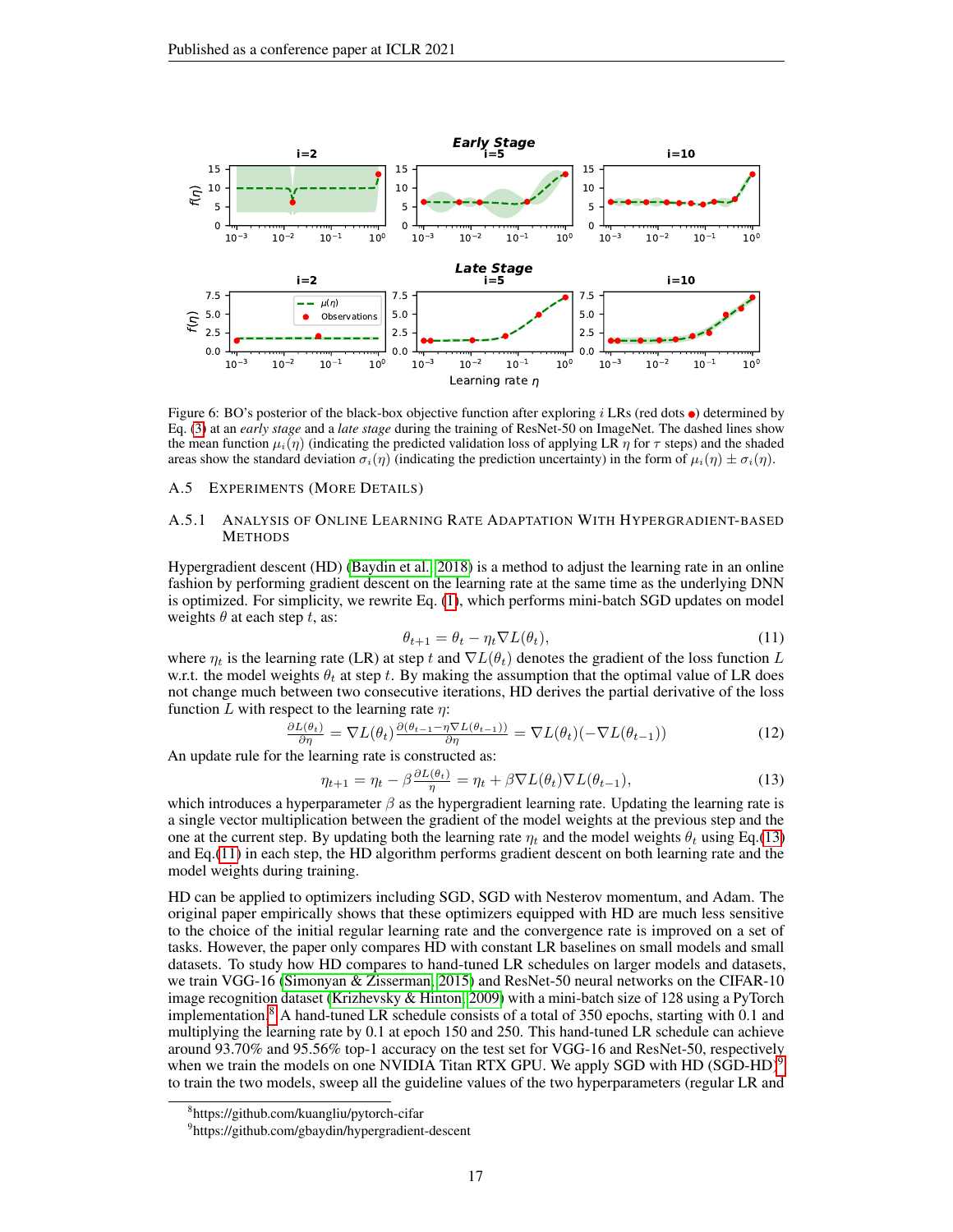hypergradient LR) in SGD-HD, and report the best top-1 accuracy that SGD-HD can achieve for VGG-16 and ResNet-50 within 500 epochs in Table [4](#page-19-0) and Table [5.](#page-20-0) We have three observations: (1) Hypergradient descent is very sensitive to the selection of the regular LR and the hypergradient LR. The top-1 accuracy ranges from 10.00% to 91.80% for VGG-16 and ranges from 10.00% to 92.52% for ResNet-50, with all suggested values of the two hyperparameters. (2) It cannot match the top-1 accuracy achieved with hand-tuned LR schedules: the best top-1 accuracy it can achieve among all the different hyperparameter settings are 1.90% and 3.04% behind the accuracy achieved with hand-tuned LR schedules for VGG-16 and ResNet-50, even though we ran each of them 150 epochs more than the hand-tuned LR schedule. (3) It is prone to overfitting. For example, when using regular  $LR = 10^{-3}$  and hypergradient  $LR = 10^{-5}$  to train VGG-16, the top-1 accuracy is only 90.74% while the training accuracy is already 99.98%.

MARTHE [\(Donini et al., 2020\)](#page-9-5) adaptively interpolates between two hypergradient based methods, HD and RTHO [\(Franceschi et al., 2017\)](#page-9-3), and it computes the gradient of the loss function on the validation set instead of training set w.r.t. the learning rate. Besides the two hyperparameters in HD, MARTHE introduces another hyperparameter  $\mu$  that controls how quickly past history is forgotten. We sample  $\mu$  between 0.9 and 0.999, sample the hypergradient LR in  $[10^{-3}, 10^{-6}]$  log-uniformly, and set the initial LR to 0.1, as how the MARTHE paper set its hyperparameters for training VGG-11 on CIFAR-[10](#page-17-2). We apply SGD with MARTHE<sup>10</sup> to train VGG-16 on CIFAR-10. The best top-1 accuracy MARTHE can achieve among all the hyperparameter settings in 350 epochs is 92.99%, which is  $0.71\%$  lower than the accuracy achieved with the hand-tuned LR schedule.

# <span id="page-17-0"></span>A.5.2 SENSITIVITY TEST OF  $\tau_{\text{max}}$  IN Autolrs and Measure of Variability

Recall from [§4.4](#page-5-1) that AutoLRS starts with  $\tau = 1000$  and  $\tau' = 100$ , and doubles them after every stage until it reaches  $\tau_{\text{max}}$ . We test the sensitivity of AutoLRS to this hyperparameter,  $\tau_{\text{max}}$ , by comparing the generated LR schedules with different  $\tau_{\text{max}}$  values for the VGG-16 neural network on CIFAR-10 as in [§A.5.1.](#page-16-0) The LR search interval  $(\eta_{\min}, \eta_{\max})$  we use is  $(10^{-3}, 10^{-1})$ . We report the training epochs to reach the target 93.70% top-1 accuracy using the LR schedules generated among 5 trials for different  $\tau_{\text{max}}$  values in Table [6.](#page-21-0) AutoLRS with different  $\tau_{\text{max}}$  values can consistently achieve the target top-1 accuracy achieved with the hand-tuned LR schedule (i.e., 93.70%) in fewer training steps. We also see that the best AutoLRS-generated LR schedule can achieve 94.13% top-1 accuracy within 350 training epochs (excluding the costs of the LR search).

In the last column of Table [6,](#page-21-0) we report the mean and standard deviation of the top-1 accuracy achieved by AutoLRS over 5 trials for each  $\tau_{\text{max}}$ . To further measure the variability of AutoLRS, we train VGG-16 on CIFAR-100 [\(Krizhevsky et al.\)](#page-10-17) with a mini-batch size of 128. A carefully handtuned LR schedule consists of a total of 200 epochs, starting with 0.1 and dividing the learning rate by 5 at epoch 60, 120, and 160.<sup>[11](#page-17-3)</sup> This hand-tuned LR schedule can achieve 72.93% top-1 accuracy. We train VGG-16 on CIFAR-100 for 200 epochs with AutoLRS for 10 trials using different random seeds, and report the top-1 accuracy they achieve in Table [9.](#page-21-1) The LR search interval  $(\eta_{\min}, \eta_{\max})$  we use is  $(10^{-3}, 10^{-1})$ , and  $\tau_{\text{max}}$  is set to 8000. The top-1 accuracy achieved by AutoLRS-generated LR schedules over 10 trials are distributed with a mean of 73.05% and a standard deviation of 0.14%. The best AutoLRS-generated LR schedule can achieve 73.30% top-1 accuracy, which is 0.37% higher than the accuracy achieved using the hand-tuned LR schedule.

### <span id="page-17-1"></span>A.5.3 LEARNING RATE SCHEDULE SEARCH WITH HYPERBAND

Hyperband is a multi-armed bandit approach for DNN hyperparameter optimization. It dynamically allocates resources to randomly sampled configurations and uses successive halving (Jamieson  $\&$ [Talwalkar, 2016\)](#page-10-18) to early stop poorly-performing configurations. We attempt to use Hyperband to optimize the LR schedule on CIFAR-10 training with VGG-16 by searching for an exponential decay LR schedule, which can be parameterized with an initial learning rate and a decay factor. The learning rate is decayed by the decay factor every epoch. Exponential decay is a commonly used LR schedule and is also used in other DNN hyperparameter optimization methods [\(Falkner et al., 2018\)](#page-9-7). We use the search space of  $(10^{-3}, 10^{-1})$  for the initial LR, and the search space of  $(0.9, 1)$  for the decay rate. The decay rate is uniformly random sampled, and the initial LR is uniformly random sampled in its log-scale space. We use the default setting of Hyperband that sets the maximum epochs that can be

<span id="page-17-2"></span><sup>&</sup>lt;sup>10</sup>https://github.com/awslabs/adatune

<span id="page-17-3"></span><sup>&</sup>lt;sup>11</sup>https://github.com/weiaicunzai/pytorch-cifar100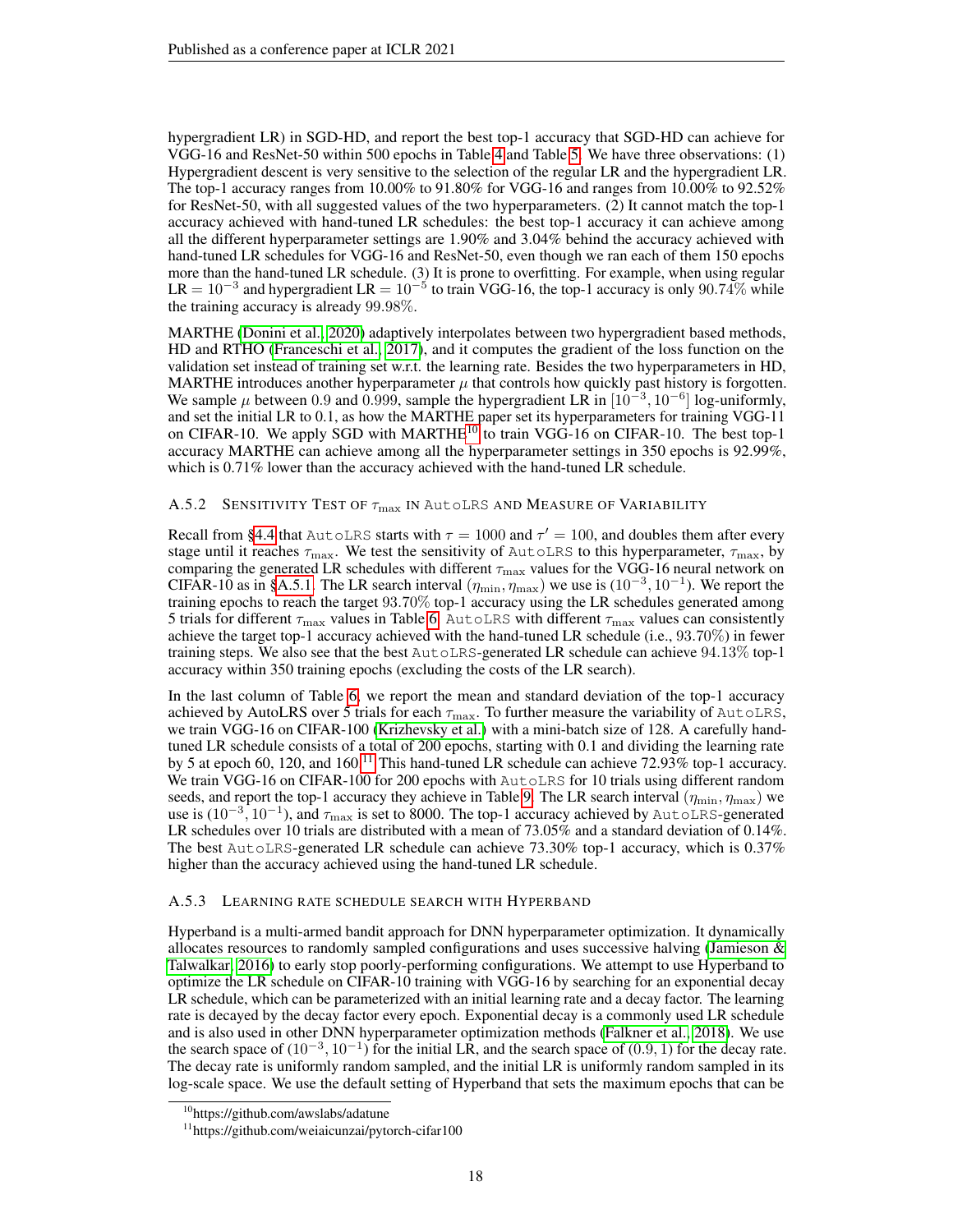allocated to a single configuration to 350 and discards two-thirds of the configurations in each round of successive halving. This results in evaluating 384 configurations with different numbers of epochs with a total of 12600 epochs, which has a computational overhead of  $36\times$  compared to a single run of training with the hand-tuned LR schedule. The best configuration found by Hyperband achieves 93.24% top-1 accuracy, which is 0.46% lower than the accuracy achieved with the hand-tuned LR schedule.

### <span id="page-18-0"></span>A.5.4 ABLATION STUDY

To illustrate the effects of the exponential model and BO of AutoLRS, we perform ablation studies using the VGG-16 neural network on CIFAR-10 as in [§A.5.1.](#page-16-0)

Exponential model: What if we remove the exponential forecasting model and simply use the validation loss at  $\tau'$  step to update the BO posterior? Will the LR schedules generated by AutoLRS be significantly worse? We apply AutoLRS without the exponential forecasting to find the LR schedules for VGG-16 on CIFAR-10. With  $\tau_{\rm max}$  being chosen from the set of  $\{4000, 8000, 16000\}$ , the best top-1 test accuracy that AutoLRS can achieve within 350 training epochs are 91.73%, 92.59%, 92.24%, respectively. Therefore, it is unable to match the target accuracy in reasonable training steps without the exponential forecasting model. The reason for this is that the objective of BO has become to minimize the validation loss at the  $\tau'$  step, which will lead to short-horizon issues [\(Wu et al., 2018\)](#page-12-5). As a consequence, it tends to select a conservative LR, which is often a small LR around  $\eta_{\min}$  in the late stages. In contract, with the exponential forecasting model, the goal of the BO is to find the LR that minimizes the predicted validation loss in  $\tau$  steps. This allows the LR selected in the current stage to be higher than that in the past stages, and the loss to even increase in a short period of time, as long as the predicted loss in  $\tau$  steps is low. This phenomenon can be seen in Figure [1](#page-7-0) and Figure [2.](#page-7-2)

Bayesian Optimization: What if we replace BO in AutoLRS with random search or grid search? Will the LR schedules generated by AutoLRS get worse? We replace the BO part in AutoLRS with random search and grid search while keeping the exponential forecasting part of it, and apply it to find the LR schedules for VGG-16 on CIFAR-10. The LR search interval is  $(10^{-3}, 10^{-1})$ , the same as in [§A.5.2.](#page-17-0) Table [7](#page-21-2) and Table [8](#page-21-3) show the results of random search and grid search with different  $\tau_{\text{max}}$ values, respectively. We observe that both random search and grid search have at least one trial that fails to match the hand-tuned LR schedule to achieve 93.70% top-1 test accuracy within 350 epochs (denoted by N/A in the tables). The top-1 accuracy achieved on average across trials in 350 epochs by random search and grid search is 0.09% and 0.24% behind AutoLRS with BO, respectively. We also replace BO with grid search and apply it to find the LR schedules for VGG-16 on CIFAR-100. The top-1 accuracy achieved over 10 trials are distributed with a mean of 72.63% and a standard deviation of 0.56%. Compared to the AutoLRS-generated LR schedules in Table [9,](#page-21-1) the mean of the grid search accuracy is out of two standard deviations from the BO accuracy  $73.05\% \pm 0.14\%$ .

<span id="page-18-1"></span>A.5.5 AutoLRS FINE-TUNING RESULTS OF BERT<sub>BASE</sub> ACROSS 3 TRIALS

We pre-trained BERT<sub>BASE</sub> with AutoLRS for 3 trials, and report their fine-tuning results in Table [3.](#page-18-2)

<span id="page-18-2"></span>Table 3: Fine-tuning results of BERT<sub>BASE</sub> models pre-trained with AutoLRS for 3 trials. Accuracy scores on the Dev set are reported for MRPC, MNLI, and CoLA. F1 scores on the Dev set are reported for SQuAD v1.1.

|                    | <b>MRPC</b>  | MNLI         | CoLA         | SOuAD v1.1   |
|--------------------|--------------|--------------|--------------|--------------|
| Trial 1<br>Trial 2 | 88.0<br>88.0 | 82.5<br>82.7 | 47.6<br>46.5 | 87.1<br>87.0 |
| Trial 3            | 87.8         | 82.3         | 47.0         | 86.6         |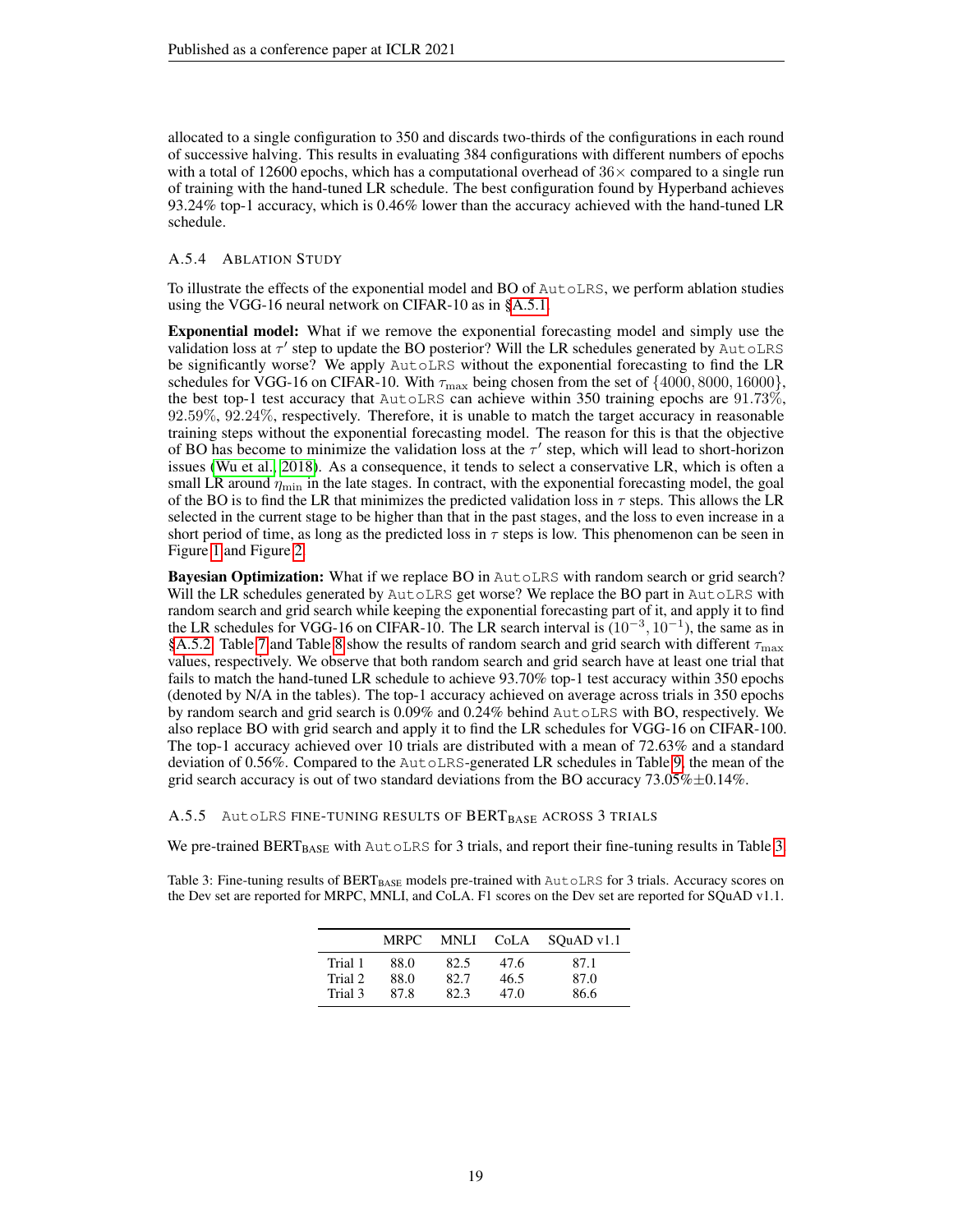<span id="page-19-0"></span>

| Table 4: The accuracy information of tuning the regular LR and the hypergradient LR of SGD-HD for CIFAR-10      |
|-----------------------------------------------------------------------------------------------------------------|
| training with VGG-16 (batch size $= 128$ ). We train the model for 500 epochs using SGD-HD with each suggested  |
| value for the regular LR and the hypergradient LR, and report the best top-1 test accuracy it can achieve, its  |
| corresponding training accuracy, and the epoch number. Note that a hand-tuned LR schedule can achieve $93.70\%$ |
| top-1 test accuracy in 350 epochs.                                                                              |

| regular LR           | hypergradient LR     | Top-1 Test Accuracy | Training Accuracy | Epoch            |
|----------------------|----------------------|---------------------|-------------------|------------------|
| $10^{-6}$            | $10^{-6}$            | 86.13%<br>99.77%    |                   | 438              |
| $10^{-6}$            | $10^{-5}$            | 88.79%              | 99.98%            | 480              |
| $\overline{10^{-6}}$ | $\overline{10^{-4}}$ | 86.31%              | 98.10%            | 494              |
| $10^{-6}$            | $10^{-3}$            | 90.70%              | 99.95%            | 499              |
| $10^{-6}$            | $10^{-2}$            | 10.30%              | $9.90\%$          | $\overline{40}$  |
| $\overline{10^{-6}}$ | $\overline{10^{-1}}$ | $10.00\%$           | $10.00\%$         | $\overline{1}$   |
| $10^{-5}$            | $\overline{10^{-6}}$ | 86.14%              | 99.73%            | 394              |
| $\overline{10^{-5}}$ | $\overline{10^{-5}}$ | 88.49%              | 99.95%            | 448              |
| $10^{-5}$            | $10^{-4}$            | 87.67%              | 98.78%            | 483              |
| $10^{-5}$            | $10^{-3}$            | 88.70%              | 99.49%            | 469              |
| $10^{-5}$            | $1\overline{0^{-2}}$ | 10.22%              | 9.92%             | 170              |
| $10^{-5}$            | $10^{-1}$            | 10.00%              | 10.00%            | $\overline{1}$   |
| $10^{-4}$            | $\overline{10^{-6}}$ | 86.09%              | 99.84%            | 481              |
| $10^{-4}$            | $10^{-5}$            | 88.82%              | 99.94%            | $\overline{304}$ |
| $10^{-4}$            | $1\overline{0^{-4}}$ | 86.63%              | 95.37%            | 479              |
| $\overline{10^{-4}}$ | $\overline{10^{-3}}$ | 10.22%              | 10.13%            | $\overline{1}$   |
| $10^{-4}$            | $\overline{10^{-2}}$ | 10.02%              | $10.00\%$         | $\overline{1}$   |
| $10^{-4}$            | $10^{-1}$            | $10.00\%$           | 10.00%            | $\overline{1}$   |
| $10^{-3}$            | $\overline{10^{-6}}$ | 86.13%              | 99.73%            | 406              |
| $10^{-3}$            | $10^{-5}$            | 88.78%              | 99.94%            | $\frac{346}{3}$  |
| $10^{-3}$            | $10^{-4}$            | 90.74%              | 99.98%            | 484              |
| $1\overline{0^{-3}}$ | $\overline{10^{-3}}$ | 44.12%              | 43.02%            | $\overline{500}$ |
| $10^{-3}$            | $10^{-2}$            | 88.48%              | 99.55%            | 467              |
| $10^{-3}$            | $\overline{10^{-1}}$ | $10.00\%$           | 10.00%            | $\overline{1}$   |
| $10^{-2}$            | $10^{-6}$            | 91.69%              | 99.97%            | 389              |
| $10^{-2}$            | $10^{-5}$            | 88.53%              | 99.89%            | 397              |
| $10^{-2}$            | $10^{-4}$            | 89.11%              | 99.92%            | 484              |
| $10^{-2}$            | $\overline{10^{-3}}$ | $10.07\%$           | 9.90%             | $\overline{265}$ |
| $10^{-2}$            | $\overline{10^{-2}}$ | $10.00\%$           | 10.02%            | $\overline{1}$   |
| $\overline{10^{-2}}$ | $\overline{10^{-1}}$ | 10.00%              | 9.99%             | $\overline{1}$   |
| $10^{-1}$            | $10^{-6}$            | $91.80\%$           | $99.93\%$         | 476              |
| $10^{-1}$            | $10^{-5}$            | 91.48%              | 99.85%            | $\overline{317}$ |
| $10^{-1}$            | $10^{-4}$            | 88.81%              | 99.57%            | 499              |
| $10^{-1}$            | $10^{-3}$            | 90.42%              | 99.80%            | 393              |
| $10^{-1}$            | $10^{-2}$            | 11.24%              | 10.45%            | $\overline{1}$   |
| $\overline{10^{-1}}$ | $10^{-1}$            | $10.00\%$           | 10.02%            | $\overline{1}$   |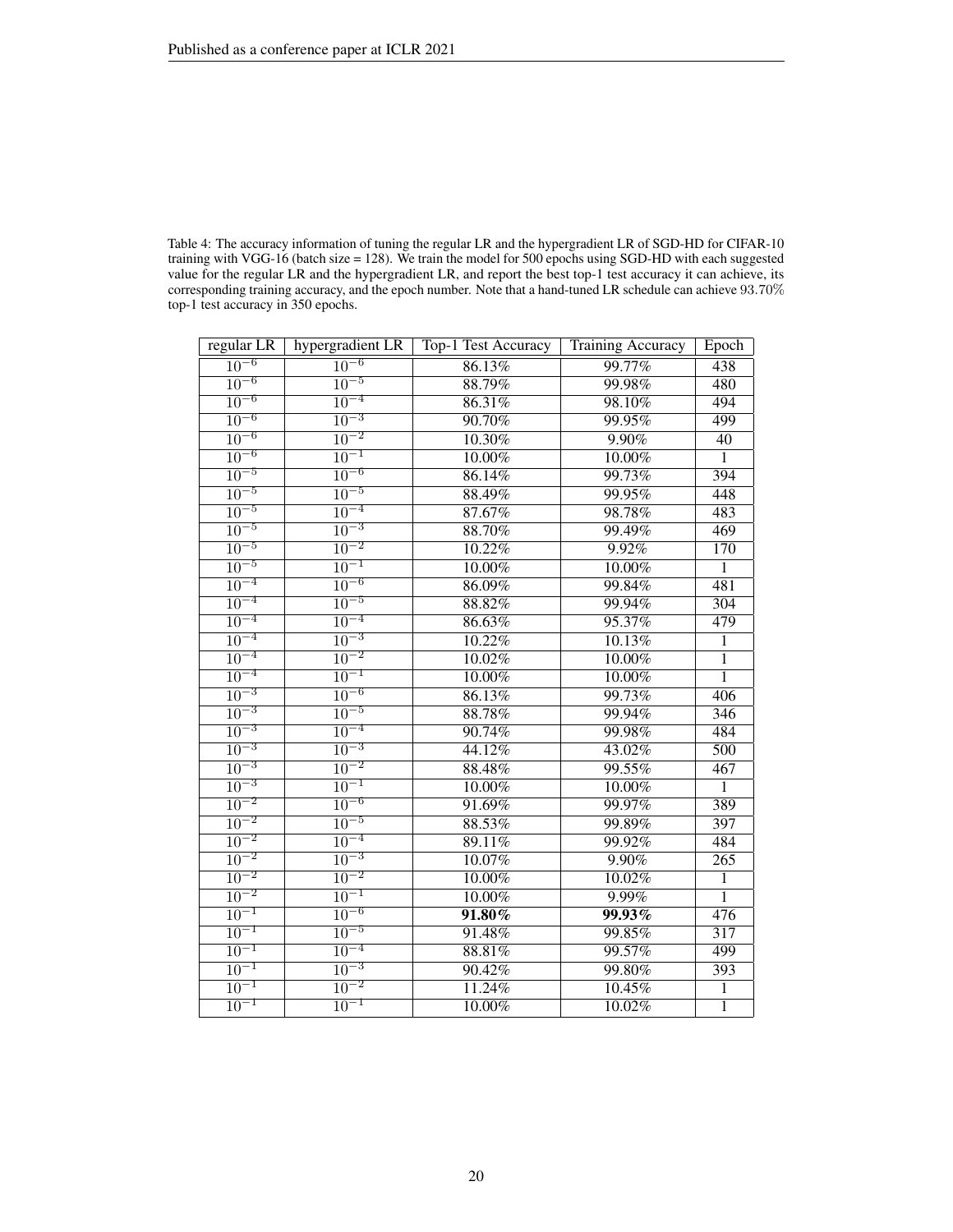<span id="page-20-0"></span>

| Table 5: The accuracy information of tuning the regular LR and the hypergradient LR of SGD-HD for CIFAR-10  |
|-------------------------------------------------------------------------------------------------------------|
| training with ResNet-50 (batch size $= 128$ ). We train the model for 500 epochs using SGD-HD with each     |
| suggested value for the regular LR and the hypergradient LR, and report the best top-1 test accuracy it can |
| achieve, its corresponding training accuracy, and the epoch number. Note that a hand-tuned LR schedule can  |
| achieve $95.56\%$ top-1 test accuracy in 350 epochs.                                                        |

| regular LR           | hypergradient LR     | Top-1 Test Accuracy | Training Accuracy | Epoch            |
|----------------------|----------------------|---------------------|-------------------|------------------|
| $10^{-6}$            | $10^{-6}$            | 83.67%              | 99.71%            | 410              |
| $10^{-6}$            | $10^{-5}$            | 88.75%              | 99.44%            | 490              |
| $10^{-6}$            | $\overline{10^{-4}}$ | 83.77%              | 99.68%            | 494              |
| $10^{-6}$            | $10^{-3}$            | 71.03%              | 72.14%            | 491              |
| $10^{-6}$            | $10^{-2}$            | 10.11%              | 10.03%            | $\overline{261}$ |
| $10^{-6}$            | $10^{-1}$            | $10.0\%$            | $10.0\%$          | $\overline{1}$   |
| $10^{-5}$            | $10^{-6}$            | 83.99%              | 99.64%            | 420              |
| $10^{-5}$            | $10^{-5}$            | 89.15%              | 99.97%            | 460              |
| $\overline{10^{-5}}$ | $\overline{10^{-4}}$ | 10.12%              | 9.95%             | 206              |
| $10^{-5}$            | $\overline{10^{-3}}$ | 19.73%              | 18.53%            | $\overline{13}$  |
| $\overline{10^{-5}}$ | $\overline{10^{-2}}$ | 10.03%              | 9.98%             | 137              |
| $10^{-5}$            | $1\overline{0^{-1}}$ | 10.0%               | 10.0%             | 1                |
| $10^{-4}$            | $\overline{10^{-6}}$ | 84.98%              | 99.85%            | 488              |
| $10^{-4}$            | $10^{-5}$            | 89.27%              | 99.94%            | 482              |
| $10^{-4}$            | $10^{-4}$            | 84.36%              | 97.78%            | 424              |
| $\overline{10^{-4}}$ | $\overline{10^{-3}}$ | 88.72%              | 99.84%            | 484              |
| $10^{-4}$            | $10^{-2}$            | 10.00%              | 10.00%            | $\overline{1}$   |
| $10^{-4}$            | $10^{-1}$            | 10.00%              | 10.00%            | $\overline{1}$   |
| $\overline{10^{-3}}$ | $10^{-6}$            | 83.22%              | 99.81%            | 487              |
| $10^{-3}$            | $10^{-5}$            | 88.56%              | 99.98%            | $\overline{492}$ |
| $10^{-3}$            | $10^{-4}$            | 86.00%              | 97.32%            | 440              |
| $\overline{10^{-3}}$ | $10^{-3}$            | 10.10%              | 9.76%             | $\overline{367}$ |
| $10^{-3}$            | $10^{-2}$            | 42.80%              | 40.11%            | 497              |
| $10^{-3}$            | $10^{-1}$            | 10.00%              | 10.00%            | $\overline{1}$   |
| $10^{-2}$            | $\overline{10^{-6}}$ | 92.40%              | 99.99%            | 459              |
| $10^{-2}$            | $10^{-5}$            | 88.51%              | 99.98%            | 440              |
| $10^{-2}$            | $10^{-4}$            | 90.72%              | 99.91%            | 452              |
| $10^{-2}$            | $10^{-3}$            | 10.19%              | 9.64%             | $\overline{315}$ |
| $10^{-2}$            | $10^{-2}$            | 10.05%              | 9.99%             | $\overline{8}$   |
| $10^{-2}$            | $\overline{10^{-1}}$ | $10.00\%$           | $10.00\%$         | $\overline{1}$   |
| $10^{-1}$            | $10^{-6}$            | 92.18%              | 99.97%            | 487              |
| $10^{-1}$            | $10^{-5}$            | $92.52\%$           | $99.97\%$         | 494              |
| $10^{-1}$            | $10^{-4}$            | 87.74%              | 99.86%            | 492              |
| $10^{-1}$            | $10^{-3}$            | 84.32%              | 97.23%            | 477              |
| $10^{-1}$            | $10^{-2}$            | $10.00\%$           | 10.11%            | $\overline{1}$   |
| $\overline{10^{-1}}$ | $10^{-1}$            | $10.00\%$           | $10.00\%$         | $\overline{1}$   |